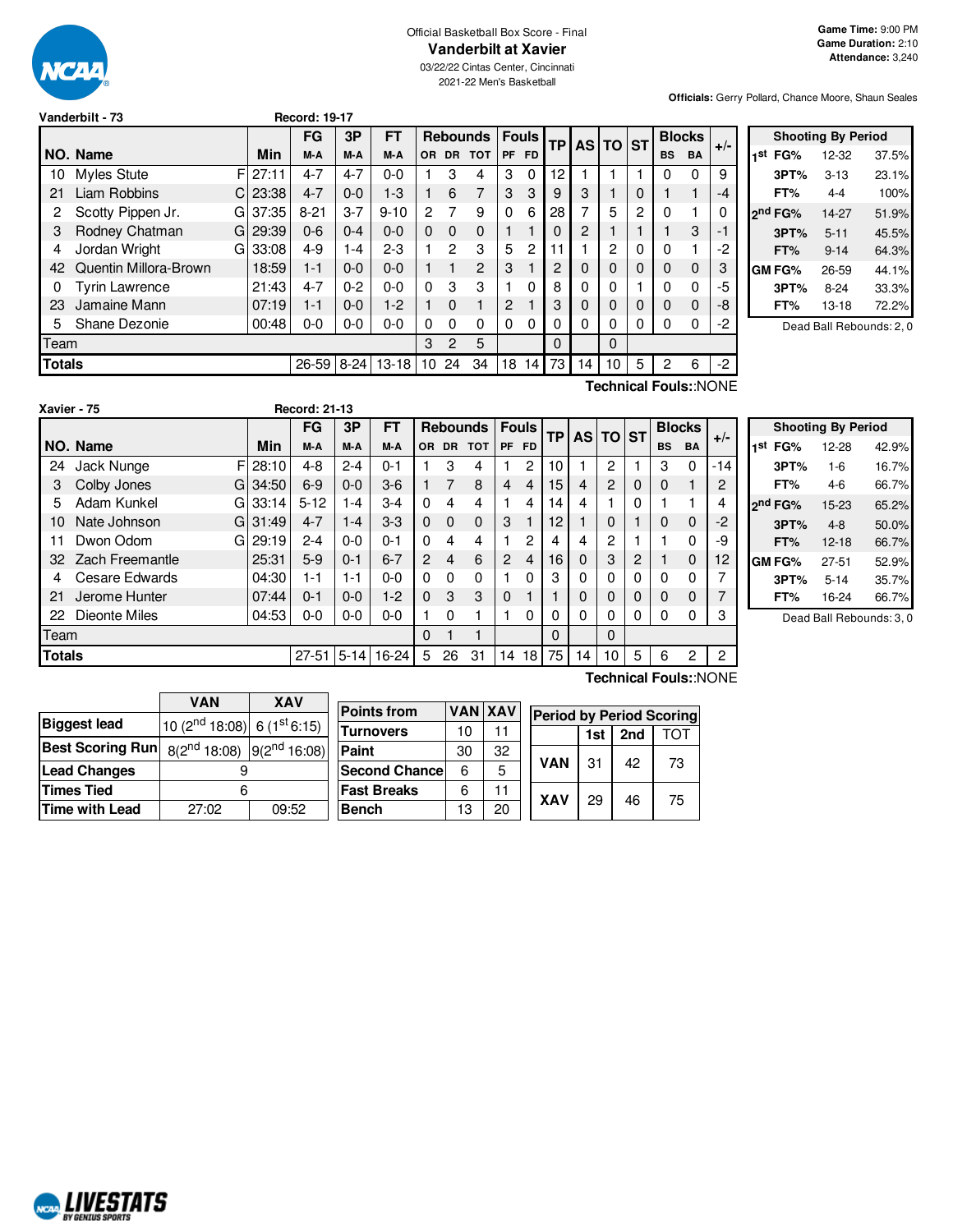

**Officials:** Gerry Pollard, Chance Moore, Shaun Seales

# **Period 1**

| <b>Quarter Starters:</b> |                                                           |             |              |               |                                                            |              |
|--------------------------|-----------------------------------------------------------|-------------|--------------|---------------|------------------------------------------------------------|--------------|
| XAV                      | 3 Jones C                                                 | 5 Kunkel A  |              | 10 Johnson N  | 11 Odom D                                                  | 24 Nunge J   |
| <b>VAN</b>               | 2 Pippen Jr. S                                            | 3 Chatman R |              | 4 Wright J    | 10 Stute M                                                 | 21 Robbins L |
| <b>Game Time</b>         | XAV                                                       |             | <b>Score</b> | Diff          |                                                            | <b>VAN</b>   |
| 20:00                    | 24 NUNGE J jumpball lost                                  |             |              |               | 21 ROBBINS L jumpball won                                  |              |
| 19:38                    |                                                           |             |              |               | 2 PIPPEN JR. S 2pt FG in the paint, driving layup blocked  |              |
| 19:38                    | 11 ODOM D block (1)                                       |             |              |               |                                                            |              |
| 19:38                    | 5 KUNKEL A defensive rebound (1)                          |             |              |               |                                                            |              |
| 19:23                    | 24 NUNGE J 2pt FG in the paint, layup missed              |             |              |               |                                                            |              |
| 19:20                    |                                                           |             |              |               | 21 ROBBINS L defensive rebound (1)                         |              |
| 19:01                    |                                                           |             | $0 - 2$      | $-2$          | 4 WRIGHT J 2pt FG in the paint, layup made (2)             |              |
| 19:01                    |                                                           |             |              |               | 21 ROBBINS L assist (1)                                    |              |
| 18:43                    | 11 ODOM D 2pt FG outside the paint, jump shot missed      |             |              |               |                                                            |              |
| 18:40                    |                                                           |             |              |               | defensive rebound (2)                                      |              |
| 18:27                    |                                                           |             |              |               | 2 PIPPEN JR. S 2pt FG in the paint, jump shot missed       |              |
| 18:23                    | 24 NUNGE J defensive rebound (1)                          |             |              |               |                                                            |              |
| 18:15                    | 3 JONES C foul drawn (1)                                  |             |              |               | 3 CHATMAN R foul personal (1 - 1)                          |              |
| 18:04                    | 5 KUNKEL A 2pt FG in the paint, floating jump shot missed |             |              |               |                                                            |              |
| 17:59                    | 3 JONES C offensive rebound (1)                           |             |              |               |                                                            |              |
| 17:58                    | 3 JONES C 2pt FG second chance in the paint, layup missed |             |              |               |                                                            |              |
| 17:55                    |                                                           |             |              |               | 10 STUTE M defensive rebound (1)                           |              |
| 17:41                    |                                                           |             | $0 - 4$      | -4            | 2 PIPPEN JR. S 2pt FG in the paint, driving layup made (2) |              |
| 17:41                    |                                                           |             |              |               | 21 ROBBINS L assist (2)                                    |              |
| 17:41                    | 11 ODOM D foul shooting (1 - 1)                           |             |              |               | 2 PIPPEN JR. S foul drawn (1)                              |              |
| 17:41                    |                                                           |             | $0-5$        | -5            | 2 PIPPEN JR. S free throw 1 - 1 made (3)                   |              |
| 17:29                    | 11 ODOM D 2pt FG outside the paint, jump shot missed      |             |              |               |                                                            |              |
| 17:26                    |                                                           |             |              |               | 21 ROBBINS L defensive rebound (2)                         |              |
| 17:16                    |                                                           |             |              |               | 3 CHATMAN R 3pt FG, jump shot missed                       |              |
| 17:13                    | defensive rebound (4)                                     |             |              |               |                                                            |              |
| 17:06                    | 10 JOHNSON N 3pt FG, jump shot missed                     |             |              |               |                                                            |              |
| 17:02                    |                                                           |             |              |               | 10 STUTE M defensive rebound (2)                           |              |
| 16:53                    |                                                           |             |              |               | 4 WRIGHT J 3pt FG, jump shot missed                        |              |
| 16:50                    | 3 JONES C defensive rebound (2)                           |             |              |               |                                                            |              |
| 16:43                    | 3 JONES C foul drawn (2)                                  |             |              |               | 21 ROBBINS L foul shooting (1 - 2)                         |              |
| 16:43                    | 3 JONES C free throw 1 - 2 made (1)                       |             | $1 - 5$      | -4            |                                                            |              |
| 16:43                    | 3 JONES C free throw 2 - 2 missed                         |             |              |               |                                                            |              |
| 16:41                    |                                                           |             |              |               | 21 ROBBINS L defensive rebound (3)                         |              |
| 16:27                    |                                                           |             | $1 - 8$      | $-7$          | 2 PIPPEN JR. S 3pt FG, jump shot made (6)                  |              |
| 16:27                    |                                                           |             |              |               | 4 WRIGHT J assist (1)                                      |              |
| 16:06                    | jump ball situation                                       |             |              |               |                                                            |              |
| 16:06                    |                                                           |             |              |               | 21 ROBBINS L substitution out                              |              |
| 16:06                    |                                                           |             |              |               | 42 MILLORA-BROWN Q substitution in                         |              |
| 15:53                    | 24 NUNGE J turnover travel (1)                            |             |              |               |                                                            |              |
| 15:53                    |                                                           |             |              | Timeout media |                                                            |              |
| 15:24                    |                                                           |             |              |               | 10 STUTE M turnover bad pass (1)                           |              |
| 15:14                    | 11 ODOM D turnover lost ball (1)                          |             |              |               | 2 PIPPEN JR. S steal (1)                                   |              |
| 14:52                    |                                                           |             |              |               | 10 STUTE M 3pt FG from turnover, jump shot missed          |              |

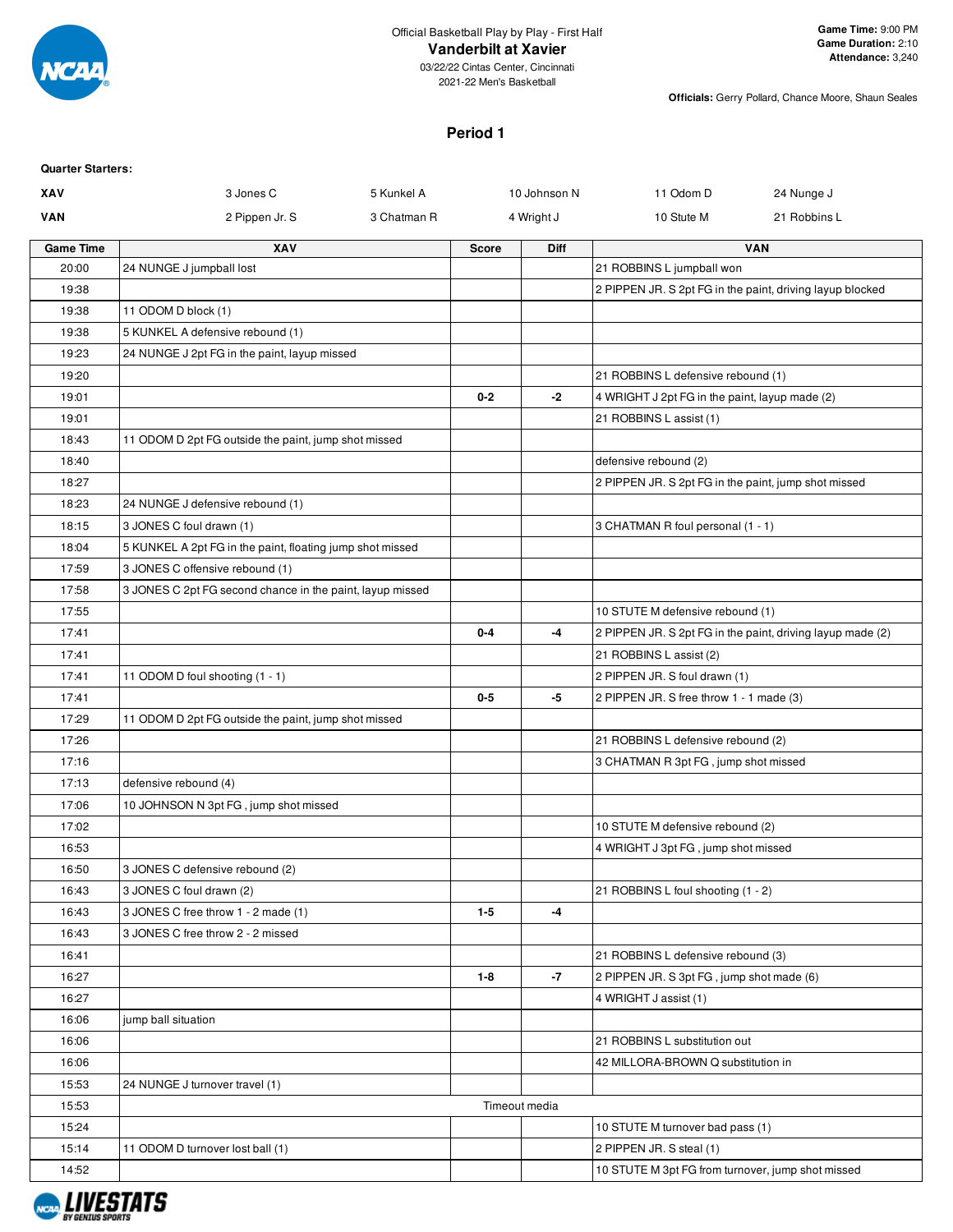

**Officials:** Gerry Pollard, Chance Moore, Shaun Seales

| <b>Game Time</b> | XAV                                                                 | <b>Score</b> | Diff          | <b>VAN</b>                                                 |
|------------------|---------------------------------------------------------------------|--------------|---------------|------------------------------------------------------------|
| 14:49            | 5 KUNKEL A defensive rebound (2)                                    |              |               |                                                            |
| 14:40            | 5 KUNKEL A 3pt FG, jump shot made (3)                               | 4-8          | $-4$          |                                                            |
| 14:40            | 11 ODOM D assist (1)                                                |              |               |                                                            |
| 14:24            |                                                                     | $4 - 10$     | -6            | 2 PIPPEN JR. S 2pt FG in the paint, driving layup made (8) |
| 13:58            | 5 KUNKEL A 2pt FG outside the paint, step back jump shot<br>made(5) | $6 - 10$     | -4            |                                                            |
| 13:42            |                                                                     |              |               | 3 CHATMAN R 3pt FG, jump shot missed                       |
| 13:35            | 3 JONES C defensive rebound (3)                                     |              |               |                                                            |
| 13:34            | 24 NUNGE J 2pt FG fast break in the paint, dunk, made (2)           | $8 - 10$     | -2            |                                                            |
| 13:34            | 3 JONES C assist (1)                                                |              |               |                                                            |
| 13:26            |                                                                     |              |               | 3 CHATMAN R 2pt FG in the paint, layup blocked             |
| 13:26            | 24 NUNGE J block (1)                                                |              |               |                                                            |
| 13:23            |                                                                     |              |               | 10 STUTE M offensive rebound (3)                           |
| 13:17            |                                                                     |              |               | 2 PIPPEN JR. S 3pt FG second chance, jump shot missed      |
| 13:14            |                                                                     |              |               | 4 WRIGHT J offensive rebound (1)                           |
| 13:11            |                                                                     |              |               | 2 PIPPEN JR. S 2pt FG second chance in the paint, layup    |
|                  |                                                                     |              |               | missed                                                     |
| 13:09            | 24 NUNGE J defensive rebound (2)                                    |              |               |                                                            |
| 12:53            | 5 KUNKEL A 2pt FG in the paint, driving layup made (7)              | $10 - 10$    | 0             |                                                            |
| 12:31            |                                                                     | $10 - 13$    | $-3$          | 2 PIPPEN JR. S 3pt FG, jump shot made (11)                 |
| 12:31            |                                                                     |              |               | 3 CHATMAN R assist (1)                                     |
| 12:12            | 24 NUNGE J 2pt FG in the paint, jump shot missed                    |              |               |                                                            |
| 12:08            |                                                                     |              |               | 2 PIPPEN JR. S defensive rebound (1)                       |
| 11:48            |                                                                     |              |               | 3 CHATMAN R 2pt FG in the paint, driving layup blocked     |
| 11:48            | 24 NUNGE J block (2)                                                |              |               |                                                            |
| 11:47            |                                                                     |              |               | 2 PIPPEN JR. S offensive rebound (2)                       |
| 11:47            |                                                                     |              | Timeout media |                                                            |
| 11:47            | 11 ODOM D substitution out                                          |              |               |                                                            |
| 11:47            | 32 FREEMANTLE Z substitution in                                     |              |               |                                                            |
| 11:47            |                                                                     |              |               | 3 CHATMAN R substitution out                               |
| 11:47            |                                                                     |              |               | 10 STUTE M substitution out                                |
| 11:47            |                                                                     |              |               | 42 MILLORA-BROWN Q substitution out                        |
| 11:47            |                                                                     |              |               | 0 LAWRENCE T substitution in                               |
| 11:47            |                                                                     |              |               | 21 ROBBINS L substitution in                               |
| 11:47            |                                                                     |              |               | 23 MANN J substitution in                                  |
| 11:40            |                                                                     |              |               | 4 WRIGHT J 3pt FG second chance, jump shot missed          |
| 11:38            | 3 JONES C defensive rebound (4)                                     |              |               |                                                            |
| 11:30            | 5 KUNKEL A 3pt FG, jump shot missed                                 |              |               |                                                            |
| 11:27            |                                                                     |              |               | 21 ROBBINS L defensive rebound (4)                         |
| 11:22            |                                                                     |              |               | 2 PIPPEN JR. S turnover dribbling violation (1)            |
| 10:59            | 24 NUNGE J turnover lost ball (2)                                   |              |               | 0 LAWRENCE T steal (1)                                     |
| 10:35            |                                                                     |              |               | 0 LAWRENCE T 3pt FG from turnover, jump shot missed        |
| 10:32            | 5 KUNKEL A defensive rebound (3)                                    |              |               |                                                            |
| 10:32            | 5 KUNKEL A foul drawn (1)                                           |              |               | 23 MANN J foul personal (1 - 3)                            |
| 10:32            | 24 NUNGE J substitution out                                         |              |               |                                                            |
| 10:32            | 4 EDWARDS C substitution in                                         |              |               |                                                            |
| 10:32            |                                                                     |              |               | 4 WRIGHT J substitution out                                |
| 10:32            |                                                                     |              |               | 5 DEZONIE S substitution in                                |
| 10:23            | 3 JONES C 2pt FG in the paint, driving layup made (3)               | 12-13        | $-1$          |                                                            |
| 09:53            |                                                                     |              |               | 21 ROBBINS L 2pt FG in the paint, layup missed             |

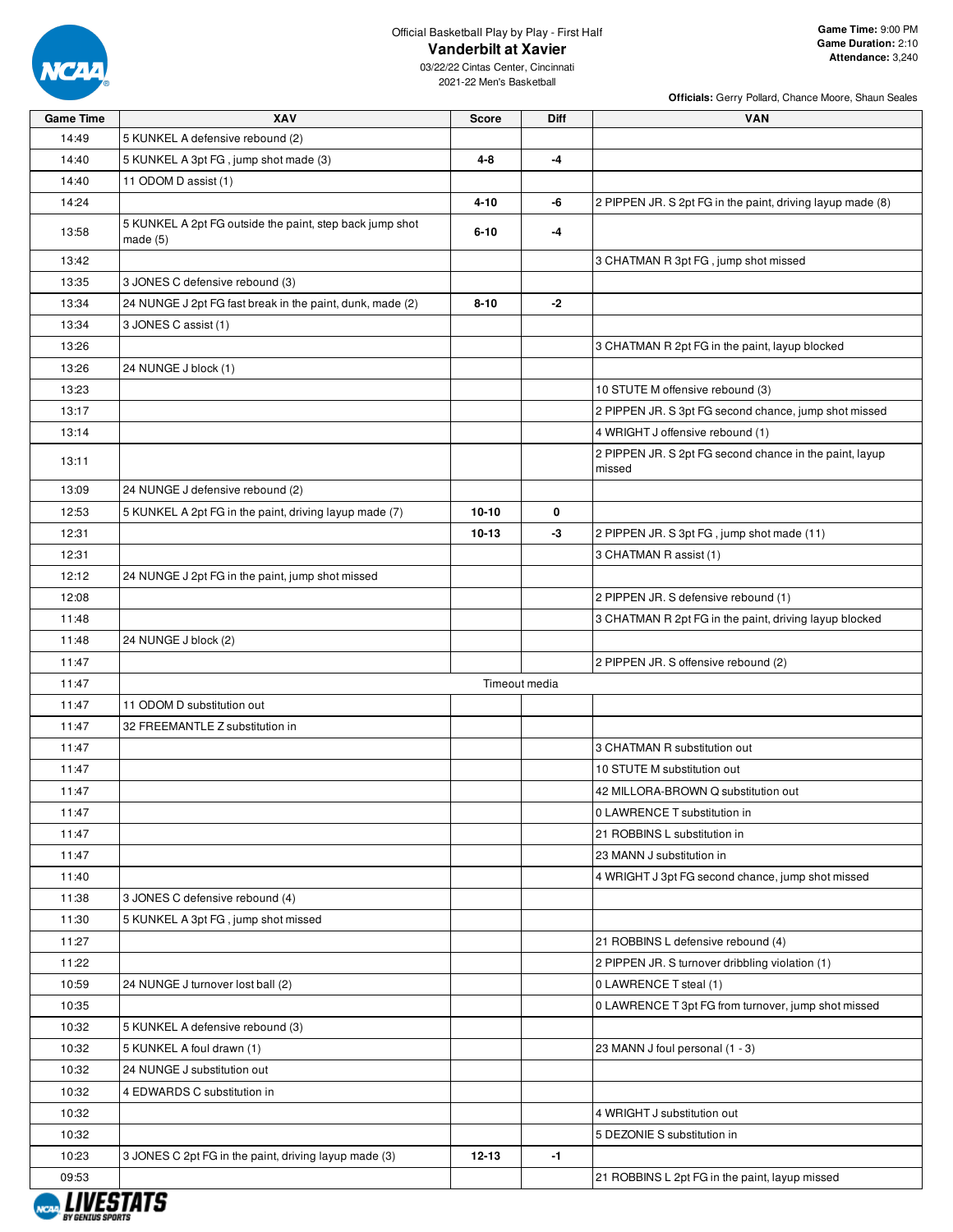

09:46 09:46

09:32

09:32

08:53 08:53 08:53 08:53

08:33

08:05

08:00

07:32

 $07:19$ 07:19  $07:19$ 07:19

07:07

07:07

## Official Basketball Play by Play - First Half **Vanderbilt at Xavier**

**Officials:** Gerry Pollard, Chance Moore, Shaun Seales

03/22/22 Cintas Center, Cincinnati 2021-22 Men's Basketball

**Game Time XAV Score Diff VAN**

| 09:50 |                                                                                   |           |               | 23 MANN J offensive rebound (1)                                   |
|-------|-----------------------------------------------------------------------------------|-----------|---------------|-------------------------------------------------------------------|
| 09:49 |                                                                                   |           |               | 2 PIPPEN JR. S 3pt FG second chance, jump shot missed             |
| 09:46 |                                                                                   |           |               | offensive rebound (13)                                            |
| 09:46 | 3 JONES C substitution out                                                        |           |               |                                                                   |
| 09:46 | 11 ODOM D substitution in                                                         |           |               |                                                                   |
| 09:44 | 11 ODOM D steal (1)                                                               |           |               | 2 PIPPEN JR. S turnover bad pass (2)                              |
| 09:44 |                                                                                   |           |               | 2 PIPPEN JR. S substitution out                                   |
| 09:44 |                                                                                   |           |               | 5 DEZONIE S substitution out                                      |
| 09:44 |                                                                                   |           |               | 3 CHATMAN R substitution in                                       |
| 09:44 |                                                                                   |           |               | 4 WRIGHT J substitution in                                        |
| 09:32 | 32 FREEMANTLE Z 2pt FG from turnover in the paint, jump shot<br>made(2)           | $14 - 13$ | $\mathbf{1}$  |                                                                   |
| 09:32 | 5 KUNKEL A assist (1)                                                             |           |               |                                                                   |
| 09:10 |                                                                                   |           |               | 0 LAWRENCE T 2pt FG in the paint, driving layup missed            |
| 09:07 |                                                                                   |           |               | 21 ROBBINS L offensive rebound (5)                                |
| 09:07 |                                                                                   | $14 - 15$ | $-1$          | 21 ROBBINS L 2pt FG second chance in the paint, layup made<br>(2) |
| 08:53 | 5 KUNKEL A foul drawn (2)                                                         |           |               | 4 WRIGHT J foul shooting (1 - 4)                                  |
| 08:53 | 5 KUNKEL A free throw 1 - 2 made (8)                                              | $15 - 15$ | 0             |                                                                   |
| 08:53 | 4 EDWARDS C substitution out                                                      |           |               |                                                                   |
| 08:53 | 10 JOHNSON N substitution out                                                     |           |               |                                                                   |
| 08:53 | 21 HUNTER J substitution in                                                       |           |               |                                                                   |
| 08:53 | 22 MILES D substitution in                                                        |           |               |                                                                   |
| 08:53 | 5 KUNKEL A free throw 2 - 2 made (9)                                              | 16-15     | $\mathbf{1}$  |                                                                   |
| 08:45 |                                                                                   |           |               | 3 CHATMAN R turnover dribbling violation (1)                      |
| 08:33 | 5 KUNKEL A 2pt FG from turnover outside the paint, turnaround<br>jump shot missed |           |               |                                                                   |
| 08:27 |                                                                                   |           |               | 4 WRIGHT J defensive rebound (2)                                  |
| 08:19 |                                                                                   | 16-17     | $-1$          | 23 MANN J 2pt FG in the paint, dunk, made (2)                     |
| 08:19 |                                                                                   |           |               | 21 ROBBINS L assist (3)                                           |
| 08:05 | 32 FREEMANTLE Z 3pt FG, jump shot missed                                          |           |               |                                                                   |
| 08:02 | 32 FREEMANTLE Z offensive rebound (1)                                             |           |               |                                                                   |
| 08:00 | 32 FREEMANTLE Z 2pt FG second chance outside the paint,<br>hook shot made (4)     | 18-17     | $\mathbf{1}$  |                                                                   |
| 07:36 |                                                                                   |           |               | 0 LAWRENCE T 3pt FG, jump shot missed                             |
| 07:32 | 21 HUNTER J defensive rebound (1)                                                 |           |               |                                                                   |
| 07:19 | 5 KUNKEL A foul drawn (3)                                                         |           |               | 0 LAWRENCE T foul personal (1 - 5)                                |
| 07:19 |                                                                                   |           | Timeout media |                                                                   |
| 07:19 | 5 KUNKEL A substitution out                                                       |           |               |                                                                   |
| 07:19 | 11 ODOM D substitution out                                                        |           |               |                                                                   |
| 07:19 | 3 JONES C substitution in                                                         |           |               |                                                                   |
| 07:19 | 10 JOHNSON N substitution in                                                      |           |               |                                                                   |
| 07:19 |                                                                                   |           |               | 0 LAWRENCE T substitution out                                     |
| 07:19 |                                                                                   |           |               | 23 MANN J substitution out                                        |
| 07:19 |                                                                                   |           |               | 2 PIPPEN JR. S substitution in                                    |
| 07:19 |                                                                                   |           |               | 10 STUTE M substitution in                                        |
| 07:07 | 32 FREEMANTLE Z 2pt FG outside the paint, jump shot made<br>(6)                   | 20-17     | 3             |                                                                   |
| 07:07 | 10 JOHNSON N assist (1)                                                           |           |               |                                                                   |
| 07:07 | 32 FREEMANTLE Z foul drawn (1)                                                    |           |               | 10 STUTE M foul shooting (1 - 6)                                  |



07:07 32 FREEMANTLE Z free throw 1 - 1 made (7) **21-17 4**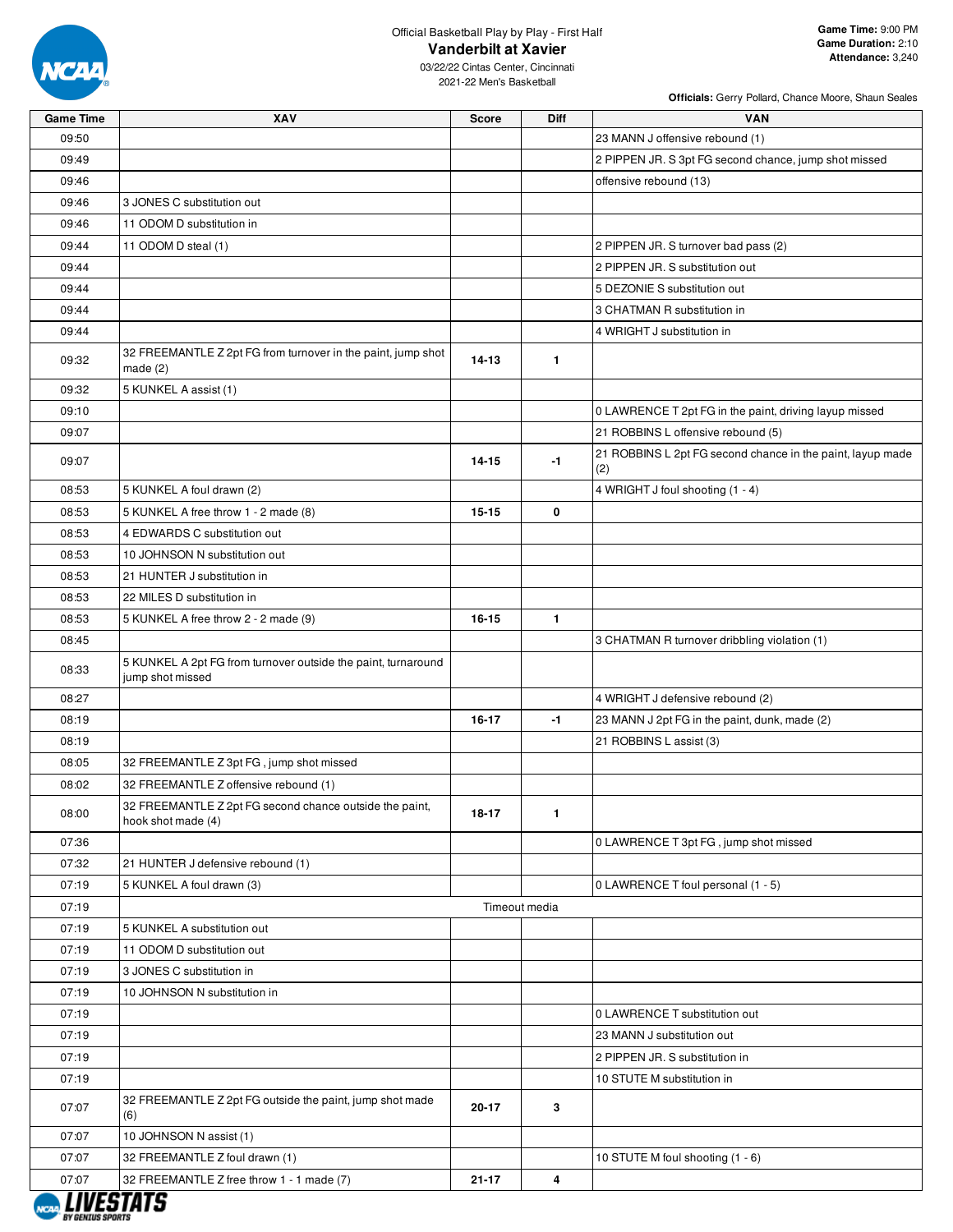

**Officials:** Gerry Pollard, Chance Moore, Shaun Seales

| <b>Game Time</b> | XAV                                                                                  | <b>Score</b>  | Diff         | <b>VAN</b>                                                     |
|------------------|--------------------------------------------------------------------------------------|---------------|--------------|----------------------------------------------------------------|
| 06:43            | 22 MILES D foul personal (1 - 2)                                                     |               |              | 21 ROBBINS L foul drawn (1)                                    |
| 06:37            |                                                                                      |               |              | 4 WRIGHT J 2pt FG in the paint, driving layup missed           |
| 06:33            | 21 HUNTER J defensive rebound (2)                                                    |               |              |                                                                |
| 06:15            | 3 JONES C 2pt FG in the paint, turnaround jump shot made (5)                         | 23-17         | 6            |                                                                |
| 05:49            |                                                                                      |               |              | 21 ROBBINS L 2pt FG outside the paint, jump shot missed        |
| 05:47            | 21 HUNTER J defensive rebound (3)                                                    |               |              |                                                                |
| 05:43            | 10 JOHNSON N 3pt FG, jump shot missed                                                |               |              |                                                                |
| 05:39            |                                                                                      |               |              | 2 PIPPEN JR. S defensive rebound (3)                           |
| 05:36            |                                                                                      | 23-19         | 4            | 2 PIPPEN JR. S 2pt FG fast break in the paint, layup made (13) |
| 05:36            | 10 JOHNSON N foul shooting (1 - 3)                                                   |               |              | 2 PIPPEN JR. S foul drawn (2)                                  |
| 05:36            |                                                                                      |               |              | 21 ROBBINS L substitution out                                  |
| 05:36            |                                                                                      |               |              | 42 MILLORA-BROWN Q substitution in                             |
| 05:36            |                                                                                      | 23-20         | 3            | 2 PIPPEN JR. S free throw fast break 1 - 1 made (14)           |
| 05:19            | 32 FREEMANTLE Z 2pt FG in the paint, turnaround jump shot<br>missed                  |               |              |                                                                |
| 05:15            |                                                                                      |               |              | 2 PIPPEN JR. S defensive rebound (4)                           |
| 05:03            |                                                                                      | 23-22         | $\mathbf{1}$ | 4 WRIGHT J 2pt FG outside the paint, jump shot made (4)        |
| 04:43            | 3 JONES C 2pt FG outside the paint, jump shot made (7)                               | 25-22         | 3            |                                                                |
| 04:22            | 32 FREEMANTLE Z steal (1)                                                            |               |              | 4 WRIGHT J turnover bad pass (1)                               |
| 04:06            | 21 HUNTER J 2pt FG from turnover in the paint, jump shot<br>missed                   |               |              |                                                                |
| 04:00            | 22 MILES D offensive rebound (1)                                                     |               |              |                                                                |
| 04:00            | Timeout 30 Sec                                                                       |               |              |                                                                |
| 04:00            |                                                                                      | Timeout media |              |                                                                |
| 04:00            | 21 HUNTER J substitution out                                                         |               |              |                                                                |
| 04:00            | 22 MILES D substitution out                                                          |               |              |                                                                |
| 04:00            | 5 KUNKEL A substitution in                                                           |               |              |                                                                |
| 04:00            | 11 ODOM D substitution in                                                            |               |              |                                                                |
| 03:56            | 5 KUNKEL A 2pt FG from turnover second chance outside the<br>paint, jump shot missed |               |              |                                                                |
| 03:53            |                                                                                      |               |              | 2 PIPPEN JR. S defensive rebound (5)                           |
| 03:44            | 10 JOHNSON N steal (1)                                                               |               |              | 4 WRIGHT J turnover lost ball (2)                              |
| 03:40            | 11 ODOM D 2pt FG fast break from turnover in the paint, layup<br>made $(2)$          | 27-22         | 5            |                                                                |
| 03:40            | 3 JONES C assist (2)                                                                 |               |              |                                                                |
| 03:22            |                                                                                      |               |              | 4 WRIGHT J 3pt FG, jump shot missed                            |
| 03:19            |                                                                                      |               |              | 42 MILLORA-BROWN Q offensive rebound (1)                       |
| 03:08            | 3 JONES C foul shooting (1 - 4)                                                      |               |              | 2 PIPPEN JR. S foul drawn (3)                                  |
| 03:08            |                                                                                      | 27-23         | 4            | 2 PIPPEN JR. S free throw 1 - 2 made (15)                      |
| 03:08            | 32 FREEMANTLE Z substitution out                                                     |               |              |                                                                |
| 03:08            | 24 NUNGE J substitution in                                                           |               |              |                                                                |
| 03:08            |                                                                                      |               |              | 4 WRIGHT J substitution out                                    |
| 03:08            |                                                                                      |               |              | 0 LAWRENCE T substitution in                                   |
| 03:08            |                                                                                      | 27-24         | 3            | 2 PIPPEN JR. S free throw 2 - 2 made (16)                      |
| 03:00            | 24 NUNGE J foul drawn (1)                                                            |               |              | 42 MILLORA-BROWN Q foul personal (1 - 7)                       |
| 03:00            | 24 NUNGE J 1&1 free throw 1 missed                                                   |               |              |                                                                |
| 02:58            |                                                                                      |               |              | 10 STUTE M defensive rebound (4)                               |
| 02:43            |                                                                                      | 27-26         | $\mathbf{1}$ | 0 LAWRENCE T 2pt FG in the paint, driving layup made (2)       |
| 02:43            |                                                                                      |               |              | 2 PIPPEN JR. S assist (1)                                      |
| 02:31            | 3 JONES C 2pt FG in the paint, floating jump shot made (9)                           | 29-26         | 3            |                                                                |

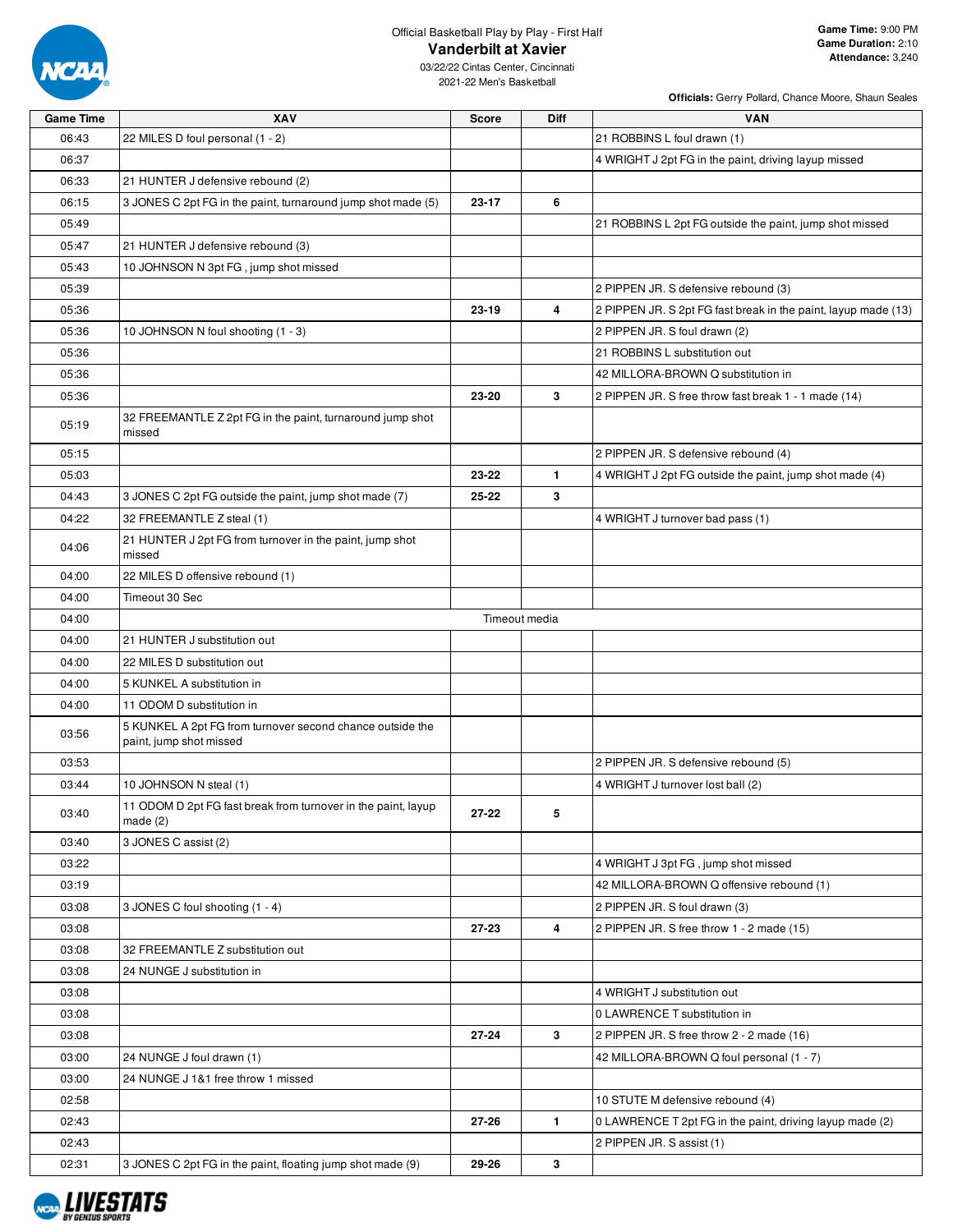

03/22/22 Cintas Center, Cincinnati 2021-22 Men's Basketball

| <b>Game Time</b> | <b>XAV</b>                                        | <b>Score</b>         | <b>Diff</b> | <b>VAN</b>                                                           |
|------------------|---------------------------------------------------|----------------------|-------------|----------------------------------------------------------------------|
| 02:10            |                                                   |                      |             | 2 PIPPEN JR. S 2pt FG outside the paint, jump shot missed            |
| 02:07            |                                                   |                      |             | 2 PIPPEN JR. S offensive rebound (6)                                 |
| 02:05            |                                                   |                      |             | 2 PIPPEN JR. S turnover lost ball (3)                                |
| 01:39            | 5 KUNKEL A 3pt FG from turnover, jump shot missed |                      |             |                                                                      |
| 01:36            |                                                   |                      |             | 0 LAWRENCE T defensive rebound (1)                                   |
| 01:15            |                                                   | 29-28                |             | 42 MILLORA-BROWN Q 2pt FG outside the paint, jump shot<br>made $(2)$ |
| 01:15            |                                                   |                      |             | 2 PIPPEN JR. S assist (2)                                            |
| 00:53            | 3 JONES C foul offensive (2 - 5)                  |                      |             | 3 CHATMAN R foul drawn (1)                                           |
| 00:53            | 3 JONES C turnover offensive (1)                  |                      |             |                                                                      |
| 00:26            |                                                   | 29-31                | $-2$        | 2 PIPPEN JR. S 3pt FG from turnover, jump shot made (19)             |
| 00:04            | 5 KUNKEL A 2pt FG in the paint, layup blocked     |                      |             |                                                                      |
| 00:04            |                                                   |                      |             | 3 CHATMAN R block (1)                                                |
| 00:01            |                                                   |                      |             | 42 MILLORA-BROWN Q defensive rebound (2)                             |
|                  |                                                   | <b>END OF PERIOD</b> |             |                                                                      |
|                  |                                                   | <b>XAV 29-31 VAN</b> |             |                                                                      |

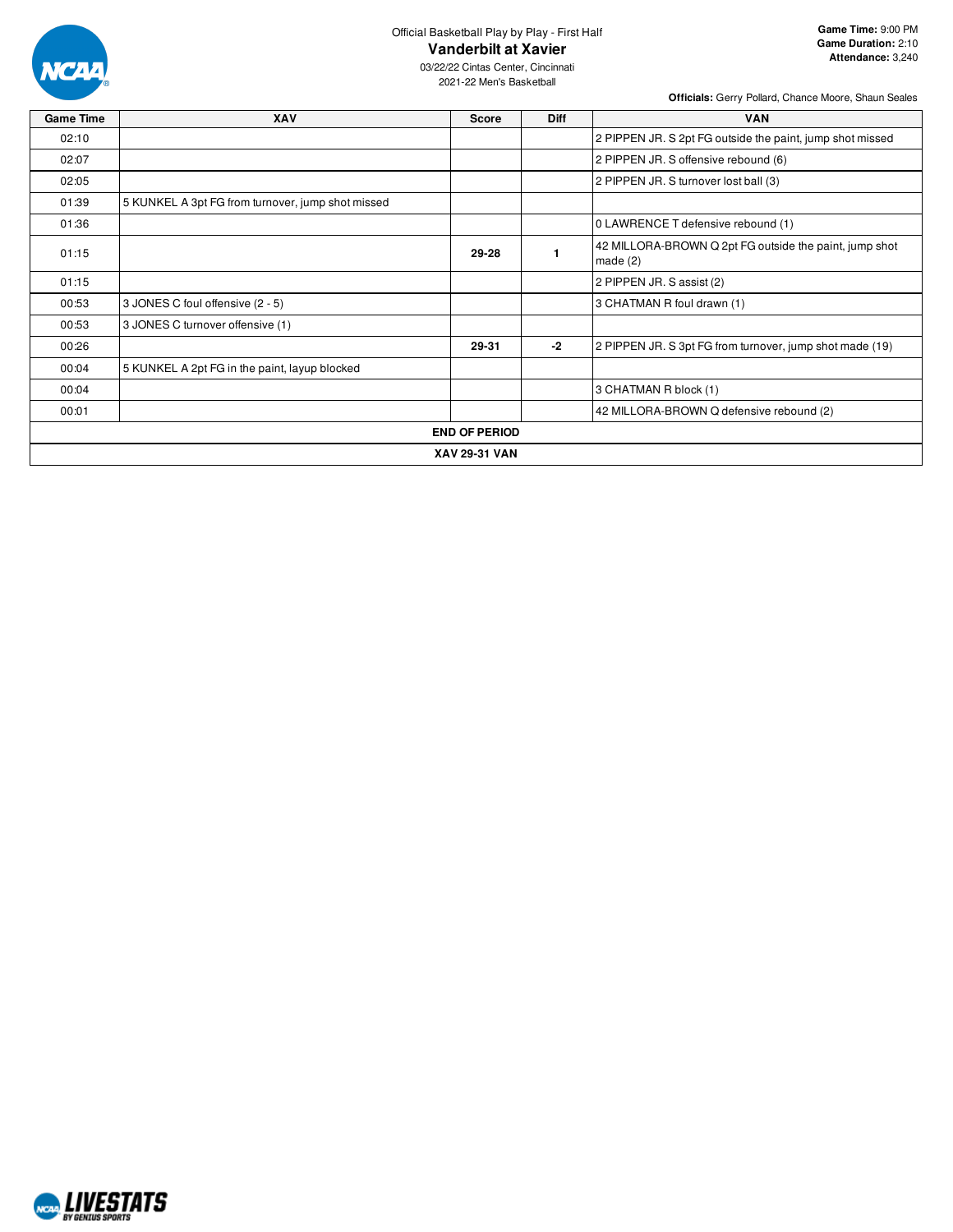

## Official Basketball Box Score - First Half **Vanderbilt at Xavier**

03/22/22 Cintas Center, Cincinnati 2021-22 Men's Basketball

**Officials:** Gerry Pollard, Chance Moore, Shaun Seales

#### **Vanderbilt - 31**

|               |                                |   |       | FG         | 3P      | FТ      |           |           | <b>Rebounds</b> |          | <b>Fouls</b> | <b>TP</b>      | AS       | <b>TO ST</b> |   |           | <b>Blocks</b>  | $+/-$ |  |
|---------------|--------------------------------|---|-------|------------|---------|---------|-----------|-----------|-----------------|----------|--------------|----------------|----------|--------------|---|-----------|----------------|-------|--|
|               | NO. Name                       |   | Min   | M-A        | M-A     | M-A     | <b>OR</b> | <b>DR</b> | <b>TOT</b>      | PF       | <b>FD</b>    |                |          |              |   | <b>BS</b> | <b>BA</b>      |       |  |
| 10            | <b>Myles Stute</b>             | F | 15:32 | $0 - 1$    | $0 - 1$ | $0-0$   |           | 3         | 4               |          | $\Omega$     | $\Omega$       | 0        |              | 0 | 0         | 0              | 6     |  |
| 21            | Liam Robbins                   | C | 10:05 | 1-3        | $0 - 0$ | $0-0$   |           | 4         | 5               |          |              | $\overline{2}$ | 3        | $\Omega$     | 0 | 0         | $\mathbf 0$    | 0     |  |
| 2             | Scotty Pippen Jr.              | G | 17:35 | $6 - 12$   | $3-5$   | $4 - 4$ | 2         | 4         | 6               | $\Omega$ | 3            | 19             | 2        | 3            |   | $\Omega$  |                | 4     |  |
| 3             | Rodney Chatman                 | G | 17:57 | $0 - 4$    | $0 - 2$ | $0-0$   | $\Omega$  | $\Omega$  | $\Omega$        |          |              | 0              |          |              | 0 |           | $\overline{2}$ | 4     |  |
| 4             | Jordan Wright                  | G | 16:04 | $2 - 6$    | $0 - 3$ | $0-0$   |           |           | 2               |          | 0            | 4              |          | 2            | 0 | $\Omega$  | 0              | $-2$  |  |
| 42            | Quentin Millora-Brown          |   | 09:55 | $1 - 1$    | $0-0$   | $0-0$   |           |           | 2               |          | $\Omega$     | 2              | 0        | $\Omega$     | 0 | 0         | $\mathbf 0$    | 2     |  |
| 0             | <b>Tyrin Lawrence</b><br>07:36 |   |       |            | $0 - 2$ | $0-0$   | $\Omega$  |           |                 |          | 0            | 2              | 0        | $\Omega$     |   | O         | 0              | 2     |  |
| 23            | Jamaine Mann                   |   | 04:28 | $1 - 1$    | $0-0$   | $0-0$   |           | 0         |                 |          | $\Omega$     | 2              | $\Omega$ | $\Omega$     | 0 | 0         | $\Omega$       | $-4$  |  |
| 5             | Shane Dezonie                  |   | 00:48 | $0-0$      | $0-0$   | $0-0$   | $\Omega$  | 0         | 0               | 0        | 0            | 0              | 0        | 0            | 0 | $\Omega$  | 0              | $-2$  |  |
| Team          |                                |   |       |            |         |         |           | 2         |                 |          | $\Omega$     |                | $\Omega$ |              |   |           |                |       |  |
| <b>Totals</b> |                                |   | 12-32 | $3-13$ 4-4 |         | 8       | 15        | 23        |                 | 5        | 31           |                |          | 2            |   | 3         | 2              |       |  |

|     | <b>Shooting By Period</b> |          |        |  |  |  |  |  |  |
|-----|---------------------------|----------|--------|--|--|--|--|--|--|
| 1st | FG%                       | 12-32    | 37.5%  |  |  |  |  |  |  |
|     | 3PT%                      | $3 - 13$ | 23.1%  |  |  |  |  |  |  |
|     | FT%                       | 4-4      | 100%   |  |  |  |  |  |  |
|     | <b>GM FG%</b>             | 12-32    | 37.5%  |  |  |  |  |  |  |
|     | 3PT%                      | $3 - 13$ | 23.1%  |  |  |  |  |  |  |
|     | FT%                       | $4 - 4$  | 100.0% |  |  |  |  |  |  |

Dead Ball Rebounds: 0, 0

| Xavier | - 29 |
|--------|------|
|        |      |

**Technical Fouls:**:NONE

|               |                   |       | FG        | 3P            | <b>FT</b>     |           |             | <b>Rebounds</b> |    | <b>Fouls</b> | <b>TP</b> | <b>AS</b> | <b>TO</b> | <b>ST</b> | <b>Blocks</b>         |              |       |
|---------------|-------------------|-------|-----------|---------------|---------------|-----------|-------------|-----------------|----|--------------|-----------|-----------|-----------|-----------|-----------------------|--------------|-------|
|               | NO. Name          | Min   | M-A       | M-A           | M-A           | <b>OR</b> | <b>DR</b>   | <b>TOT</b>      | PF | <b>FD</b>    |           |           |           |           | <b>BS</b>             | <b>BA</b>    | $+/-$ |
| 24            | F<br>Jack Nunge   | 12:36 | 1-3       | $0-0$         | $0 - 1$       | 0         | 2           | 2               | ი  |              | 2         | 0         | 2         | $\Omega$  | 2                     | 0            | -9    |
| 3             | Colby Jones<br>G  | 17:33 | $4 - 5$   | $0 - 0$ 1 - 2 |               |           | 3           | 4               | 2  | 2            | 9         | 2         |           | 0         | 0                     | $\mathbf{0}$ | -4    |
| 5             | Adam Kunkel<br>G  | 16:41 | $3-9$     | $1-3$         | $2 - 2$       | $\Omega$  | 3           | 3               | 0  | 3            | 9         |           | $\Omega$  | 0         | 0                     | 1            | -4    |
| 10            | G<br>Nate Johnson | 18:26 | $0 - 2$   |               | $0-2$   $0-0$ | $\Omega$  | $\Omega$    | $\Omega$        |    | 0            | 0         |           | 0         |           | 0                     | $\mathbf 0$  | -3    |
| 11            | Dwon Odom<br>G    | 14:40 | 1-3       |               | $0 - 0 0 - 0$ | $\Omega$  | $\Omega$    | $\Omega$        |    | 0            | 2         |           |           |           |                       | 0            | -6    |
| 32            | Zach Freemantle   | 08:39 | $3-5$     | $0 - 111 - 1$ |               |           | $\mathbf 0$ |                 | 0  |              | 7         | 0         | $\Omega$  |           | 0                     | 0            |       |
| 4             | Cesare Edwards    | 01:39 | $0 - 0$   | $0-0$         | $0-0$         | $\Omega$  | $\Omega$    | 0               | 0  | 0            | 0         | 0         | 0         | 0         | $\Omega$              | 0            | 3     |
| 21            | Jerome Hunter     | 04:53 | $0 - 1$   |               | $0 - 0 0 - 0$ | $\Omega$  | 3           | 3               | 0  | 0            | 0         | 0         | 0         | 0         | 0                     | $\mathbf 0$  | 3     |
| 22            | Dieonte Miles     | 04:53 | $0 - 0$   |               | $0 - 0 0 - 0$ |           | $\Omega$    |                 |    | 0            | 0         | 0         | 0         | 0         |                       | 0            | 3     |
| Team          |                   |       |           |               |               | 0         |             |                 |    |              | 0         |           | $\Omega$  |           |                       |              |       |
| <b>Totals</b> |                   |       | $12 - 28$ | $1-6$         | $4-6$         | 3         | 12          | 15              | 5  |              | 29        | 5         | 4         | 3         | 3                     |              | $-2$  |
|               |                   |       |           |               |               |           |             |                 |    |              |           |           |           |           | Technical Fouls::NONE |              |       |

|     | <b>Shooting By Period</b> |         |       |  |  |  |  |  |  |
|-----|---------------------------|---------|-------|--|--|--|--|--|--|
| 1st | FG%                       | 12-28   | 42.9% |  |  |  |  |  |  |
|     | 3PT%                      | $1 - 6$ | 16.7% |  |  |  |  |  |  |
|     | FT%                       | 4-6     | 66.7% |  |  |  |  |  |  |
|     | GM FG%                    | 12-28   | 42.9% |  |  |  |  |  |  |
|     | 3PT%                      | $1 - 6$ | 16.7% |  |  |  |  |  |  |
|     | FT%                       | $4-6$   | 66.7% |  |  |  |  |  |  |

Dead Ball Rebounds: 0, 0

|                                                            | <b>VAN</b>              | <b>XAV</b> |  |  |  |
|------------------------------------------------------------|-------------------------|------------|--|--|--|
| <b>Biggest lead</b>                                        | $7(1st16:27)6(1st6:15)$ |            |  |  |  |
| <b>Best Scoring Run</b> $5(1^{st}17:41)$ 7( $1^{st}6:15$ ) |                         |            |  |  |  |
| <b>Lead Changes</b>                                        |                         |            |  |  |  |
| <b>Times Tied</b>                                          |                         |            |  |  |  |
| <b>Time with Lead</b>                                      | 10:07                   | 08:32      |  |  |  |

| <b>Points from</b>   |    | <b>VAN XAV</b> | <b>Period by Period Scoring</b> |     |     |     |  |  |  |
|----------------------|----|----------------|---------------------------------|-----|-----|-----|--|--|--|
| <b>Turnovers</b>     | 3  |                |                                 | 1st | 2nd | ומז |  |  |  |
| Paint                | 14 | 14             |                                 |     | 42  |     |  |  |  |
| <b>Second Chance</b> | 4  | 2              | <b>VAN</b>                      | 31  |     | 73  |  |  |  |
| <b>Fast Breaks</b>   | 3  |                | <b>XAV</b>                      |     |     |     |  |  |  |
| <b>Bench</b>         | 6  |                |                                 | 29  | 46  | 75  |  |  |  |

NCAL LIVESTATS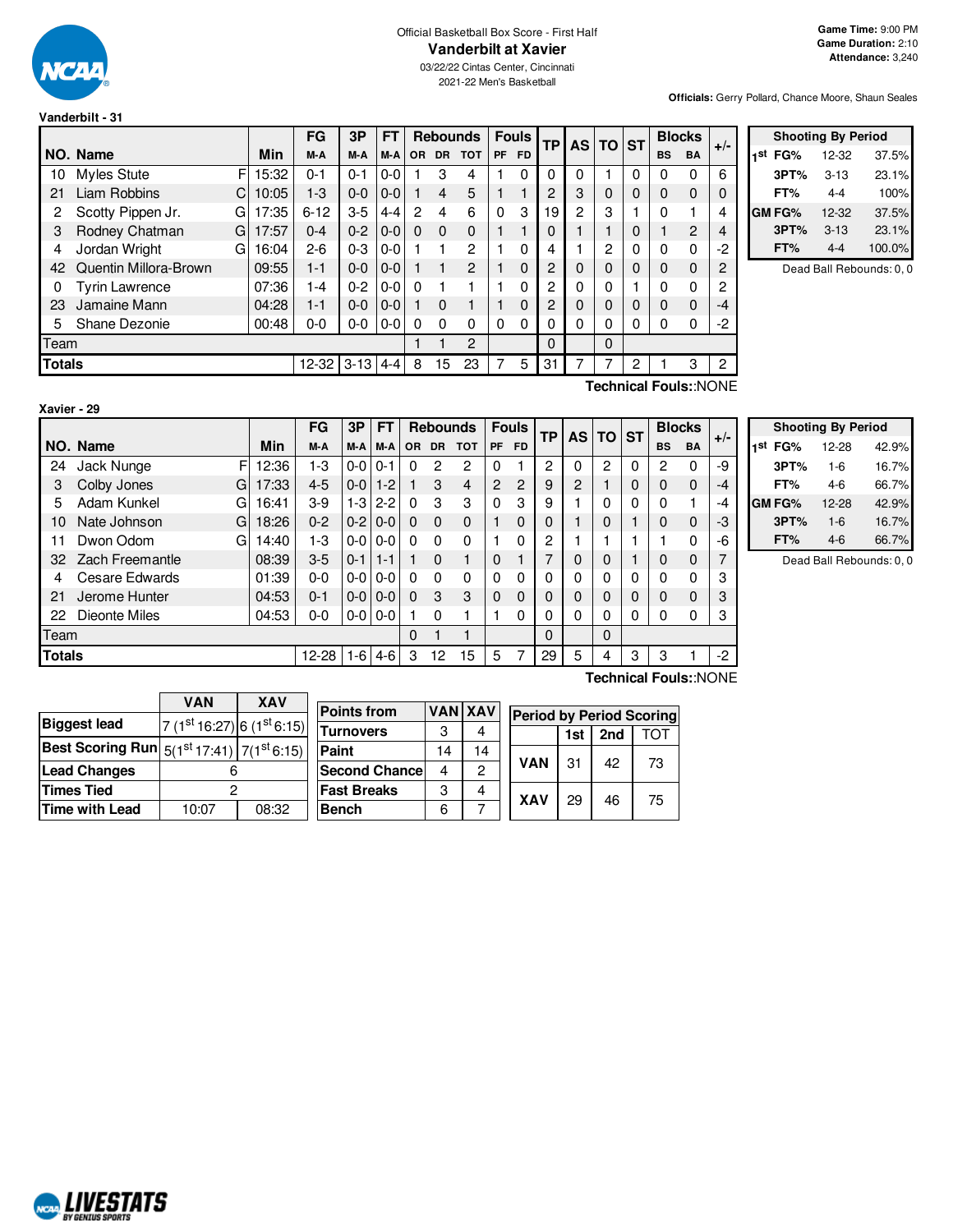

03/22/22 Cintas Center, Cincinnati 2021-22 Men's Basketball

**Officials:** Gerry Pollard, Chance Moore, Shaun Seales

# **Period 2**

| <b>Quarter Starters:</b> |                                                              |             |              |               |                                                     |              |
|--------------------------|--------------------------------------------------------------|-------------|--------------|---------------|-----------------------------------------------------|--------------|
| XAV                      | 3 Jones C                                                    | 5 Kunkel A  |              | 10 Johnson N  | 11 Odom D                                           | 24 Nunge J   |
| <b>VAN</b>               | 2 Pippen Jr. S                                               | 3 Chatman R |              | 4 Wright J    | 10 Stute M                                          | 21 Robbins L |
| <b>Game Time</b>         | XAV                                                          |             | <b>Score</b> | <b>Diff</b>   |                                                     | <b>VAN</b>   |
| 20:00                    |                                                              |             |              |               | 0 LAWRENCE T substitution out                       |              |
| 20:00                    |                                                              |             |              |               | 42 MILLORA-BROWN Q substitution out                 |              |
| 20:00                    |                                                              |             |              |               | 4 WRIGHT J substitution in                          |              |
| 20:00                    |                                                              |             |              |               | 21 ROBBINS L substitution in                        |              |
| 19:45                    |                                                              |             | 29-33        | -4            | 21 ROBBINS L 2pt FG in the paint, layup made (4)    |              |
| 19:45                    |                                                              |             |              |               | 10 STUTE M assist (1)                               |              |
| 19:45                    | 24 NUNGE J foul shooting (1 - 1)                             |             |              |               | 21 ROBBINS L foul drawn (2)                         |              |
| 19:45                    |                                                              |             |              |               | 21 ROBBINS L free throw 1 - 1 missed                |              |
| 19:44                    | 3 JONES C defensive rebound (5)                              |             |              |               |                                                     |              |
| 19:31                    | 3 JONES C 2pt FG in the paint, jump shot made (11)           |             | $31 - 33$    | -2            |                                                     |              |
| 19:17                    |                                                              |             | 31-36        | -5            | 10 STUTE M 3pt FG, jump shot made (3)               |              |
| 19:17                    |                                                              |             |              |               | 2 PIPPEN JR. S assist (3)                           |              |
| 19:02                    | 24 NUNGE J 3pt FG, jump shot missed                          |             |              |               |                                                     |              |
| 18:58                    |                                                              |             |              |               | 2 PIPPEN JR. S defensive rebound (7)                |              |
| 18:47                    | 10 JOHNSON N foul shooting (2 - 2)                           |             |              |               | 2 PIPPEN JR. S foul drawn (4)                       |              |
| 18:47                    | 10 JOHNSON N substitution out                                |             |              |               |                                                     |              |
| 18:47                    | 32 FREEMANTLE Z substitution in                              |             |              |               |                                                     |              |
| 18:47                    |                                                              |             | $31 - 37$    | -6            | 2 PIPPEN JR. S free throw 1 - 2 made (20)           |              |
| 18:47                    |                                                              |             | 31-38        | -7            | 2 PIPPEN JR. S free throw 2 - 2 made (21)           |              |
| 18:24                    | 5 KUNKEL A turnover lost ball (1)                            |             |              |               | 10 STUTE M steal (1)                                |              |
| 18:08                    |                                                              |             | $31 - 41$    | $-10$         | 10 STUTE M 3pt FG from turnover, jump shot made (6) |              |
| 18:08                    |                                                              |             |              |               | 2 PIPPEN JR. S assist (4)                           |              |
| 18:05                    | Timeout 30 Sec                                               |             |              |               |                                                     |              |
| 18:05                    |                                                              |             |              | Timeout media |                                                     |              |
| 17:49                    | 24 NUNGE J 3pt FG, jump shot made (5)                        |             | 34-41        | -7            |                                                     |              |
| 17:49                    | 11 ODOM D assist (2)                                         |             |              |               |                                                     |              |
| 17:27                    |                                                              |             |              |               | 10 STUTE M 3pt FG, jump shot missed                 |              |
| 17:25                    | 11 ODOM D defensive rebound (1)                              |             |              |               |                                                     |              |
| 17:20                    | 11 ODOM D foul drawn (1)                                     |             |              |               | 10 STUTE M foul personal (2 - 1)                    |              |
| 17:11                    | 32 FREEMANTLE Z 2pt FG in the paint, hook shot made (9)      |             | 36-41        | -5            |                                                     |              |
| 16:54                    |                                                              |             |              |               | 10 STUTE M 3pt FG, jump shot missed                 |              |
| 16:51                    | 5 KUNKEL A defensive rebound (4)                             |             |              |               |                                                     |              |
| 16:44                    | 32 FREEMANTLE Z foul drawn (2)                               |             |              |               | 4 WRIGHT J foul shooting (2 - 2)                    |              |
| 16:44                    | 32 FREEMANTLE Z free throw 1 - 2 made (10)                   |             | 37-41        | -4            |                                                     |              |
| 16:44                    | 32 FREEMANTLE Z free throw 2 - 2 made (11)                   |             | 38-41        | -3            |                                                     |              |
| 16:44                    |                                                              |             |              |               | 10 STUTE M substitution out                         |              |
| 16:44                    |                                                              |             |              |               | 42 MILLORA-BROWN Q substitution in                  |              |
| 16:18                    |                                                              |             |              |               | 2 PIPPEN JR. S 3pt FG, jump shot missed             |              |
| 16:15                    | 32 FREEMANTLE Z defensive rebound (2)                        |             |              |               |                                                     |              |
|                          | 3 JONES C 2pt FG fast break in the paint, driving layup made |             |              |               |                                                     |              |
| 16:08                    | (13)                                                         |             | 40-41        | -1            |                                                     |              |
| 16:08                    | 11 ODOM D assist (3)                                         |             |              |               |                                                     |              |
| 15:47                    | 5 KUNKEL A foul shooting (1 - 3)                             |             |              |               | 2 PIPPEN JR. S foul drawn (5)                       |              |
|                          |                                                              |             |              |               |                                                     |              |

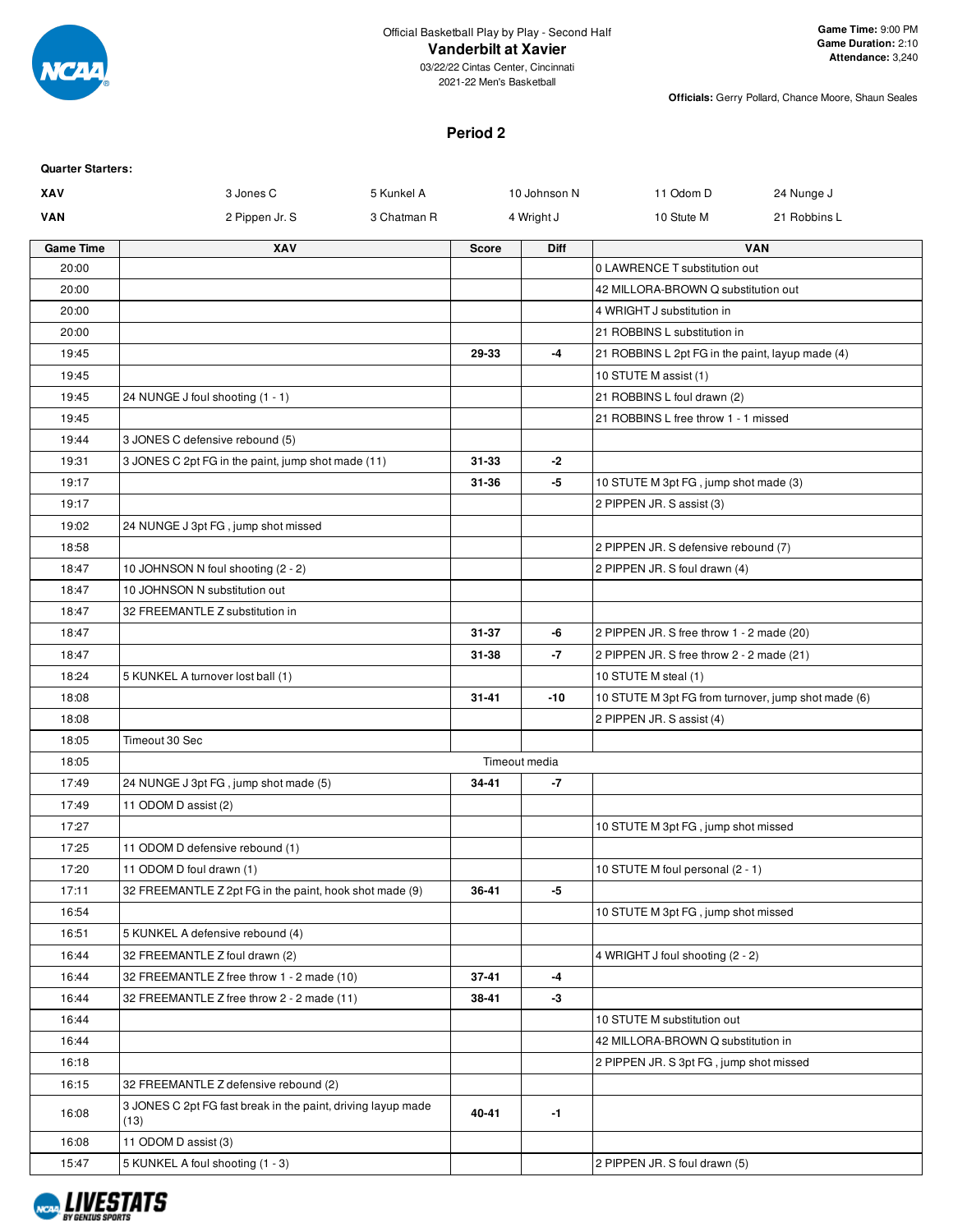

**Officials:** Gerry Pollard, Chance Moore, Shaun Seales

| <b>Game Time</b> | XAV                                                                   | <b>Score</b>  | <b>Diff</b> | <b>VAN</b>                                                                 |
|------------------|-----------------------------------------------------------------------|---------------|-------------|----------------------------------------------------------------------------|
| 15:47            |                                                                       | Timeout media |             |                                                                            |
| 15:47            |                                                                       | 40-42         | -2          | 2 PIPPEN JR. S free throw 1 - 2 made (22)                                  |
| 15:47            |                                                                       | 40-43         | -3          | 2 PIPPEN JR. S free throw 2 - 2 made (23)                                  |
| 15:29            | 32 FREEMANTLE Z turnover lost ball (1)                                |               |             | 2 PIPPEN JR. S steal (2)                                                   |
| 15:24            |                                                                       | 40-46         | -6          | 4 WRIGHT J 3pt FG fast break from turnover, jump shot made<br>(7)          |
| 15:24            |                                                                       |               |             | 2 PIPPEN JR. S assist (5)                                                  |
| 15:06            | 24 NUNGE J 3pt FG, jump shot missed                                   |               |             |                                                                            |
| 15:02            |                                                                       |               |             | 2 PIPPEN JR. S defensive rebound (8)                                       |
| 14:51            |                                                                       |               |             | 2 PIPPEN JR. S 2pt FG outside the paint, turnaround jump shot<br>missed    |
| 14:48            | 32 FREEMANTLE Z defensive rebound (3)                                 |               |             |                                                                            |
| 14:43            | 32 FREEMANTLE Z 2pt FG in the paint, jump shot missed                 |               |             |                                                                            |
| 14:40            | 24 NUNGE J offensive rebound (3)                                      |               |             |                                                                            |
| 14:39            | 24 NUNGE J 2pt FG second chance in the paint, hook shot<br>made $(7)$ | 42-46         | -4          |                                                                            |
| 14:19            |                                                                       |               |             | 4 WRIGHT J 2pt FG outside the paint, jump shot blocked                     |
| 14:19            | 5 KUNKEL A block (1)                                                  |               |             |                                                                            |
| 14:19            | 11 ODOM D defensive rebound (2)                                       |               |             |                                                                            |
| 14:09            | 3 JONES C foul drawn (3)                                              |               |             | 42 MILLORA-BROWN Q foul shooting (2 - 3)                                   |
| 14:09            | 3 JONES C free throw 1 - 2 missed                                     |               |             |                                                                            |
| 14:09            | offensive dead ball rebound (1)                                       |               |             |                                                                            |
| 14:09            | 11 ODOM D substitution out                                            |               |             |                                                                            |
| 14:09            | 24 NUNGE J substitution out                                           |               |             |                                                                            |
| 14:09            | 4 EDWARDS C substitution in                                           |               |             |                                                                            |
| 14:09            | 21 HUNTER J substitution in                                           |               |             |                                                                            |
| 14:09            |                                                                       |               |             | 4 WRIGHT J substitution out                                                |
| 14:09            |                                                                       |               |             | 21 ROBBINS L substitution out                                              |
| 14:09            |                                                                       |               |             | 0 LAWRENCE T substitution in                                               |
| 14:09            |                                                                       |               |             | 23 MANN J substitution in                                                  |
| 14:09            | 3 JONES C free throw 2 - 2 made (14)                                  | 43-46         | -3          |                                                                            |
| 13:52            | 32 FREEMANTLE Z steal (2)                                             |               |             | 2 PIPPEN JR. S turnover bad pass (4)                                       |
| 13:42            | 4 EDWARDS C 3pt FG from turnover, jump shot made (3)                  | 46-46         | 0           |                                                                            |
| 13:42            | 3 JONES C assist (3)                                                  |               |             |                                                                            |
| 13:18            |                                                                       | 46-48         | -2          | 0 LAWRENCE T 2pt FG in the paint, driving layup made (4)                   |
| 13:18            |                                                                       |               |             | 3 CHATMAN R assist (2)                                                     |
| 12:48            | 21 HUNTER J foul drawn (1)                                            |               |             | 23 MANN J foul shooting (2 - 4)                                            |
| 12:47            | 21 HUNTER J free throw 1 - 2 missed                                   |               |             |                                                                            |
| 12:47            | offensive dead ball rebound (2)                                       |               |             |                                                                            |
| 12:47            | 21 HUNTER J free throw 2 - 2 made (1)                                 | 47-48         | $-1$        |                                                                            |
| 12:24            | 4 EDWARDS C foul shooting (1 - 4)                                     |               |             | 23 MANN J foul drawn (1)                                                   |
| 12:24            |                                                                       |               |             | 23 MANN J free throw 1 - 2 missed                                          |
| 12:24            |                                                                       |               |             | offensive dead ball rebound (1)                                            |
| 12:24            |                                                                       | 47-49         | -2          | 23 MANN J free throw 2 - 2 made (3)                                        |
| 12:10            | 32 FREEMANTLE Z turnover bad pass (2)                                 |               |             |                                                                            |
| 12:10            | 5 KUNKEL A substitution out                                           |               |             |                                                                            |
| 12:10            | 10 JOHNSON N substitution in                                          |               |             |                                                                            |
| 11:54            |                                                                       |               |             | 2 PIPPEN JR. S 2pt FG from turnover outside the paint, jump<br>shot missed |
| 11:52            | 3 JONES C defensive rebound (6)                                       |               |             |                                                                            |

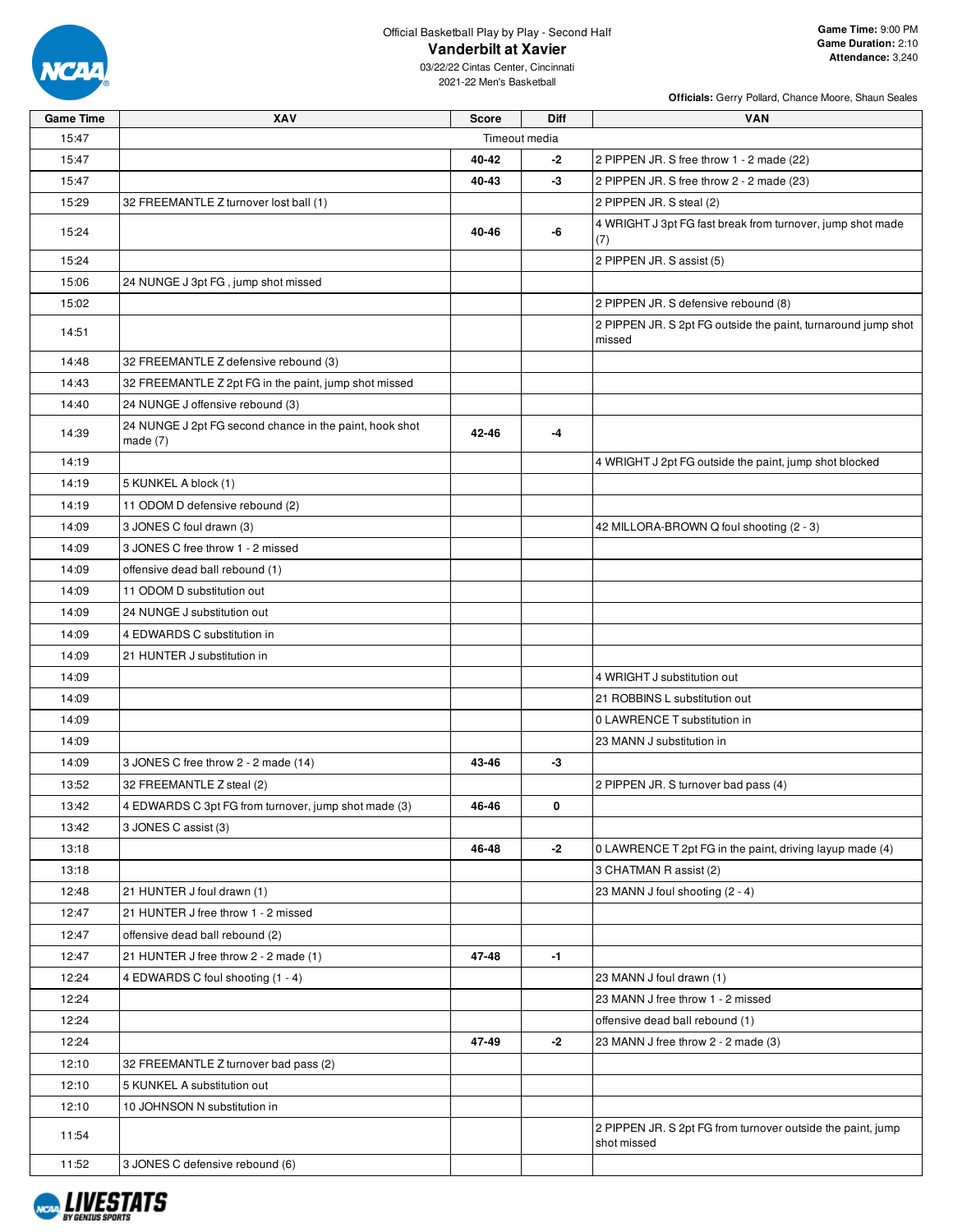

**Officials:** Gerry Pollard, Chance Moore, Shaun Seales

| <b>Game Time</b> | XAV                                                                | <b>Score</b> | Diff          | <b>VAN</b>                                                            |
|------------------|--------------------------------------------------------------------|--------------|---------------|-----------------------------------------------------------------------|
| 11:45            | 10 JOHNSON N 2pt FG in the paint, turnaround jump shot made<br>(2) | 49-49        | 0             |                                                                       |
| 11:45            | 3 JONES C assist (4)                                               |              |               |                                                                       |
| 11:21            |                                                                    |              |               | 3 CHATMAN R 3pt FG, jump shot missed                                  |
| 11:18            |                                                                    |              |               | offensive rebound (26)                                                |
| 11:18            |                                                                    |              | Timeout media |                                                                       |
| 11:18            | 4 EDWARDS C substitution out                                       |              |               |                                                                       |
| 11:18            | 21 HUNTER J substitution out                                       |              |               |                                                                       |
| 11:18            | 11 ODOM D substitution in                                          |              |               |                                                                       |
| 11:18            | 24 NUNGE J substitution in                                         |              |               |                                                                       |
| 11:18            |                                                                    |              |               | 3 CHATMAN R substitution out                                          |
| 11:18            |                                                                    |              |               | 23 MANN J substitution out                                            |
| 11:18            |                                                                    |              |               | 4 WRIGHT J substitution in                                            |
| 11:18            |                                                                    |              |               | 10 STUTE M substitution in                                            |
| 11:12            | 3 JONES C foul personal (3 - 5)                                    |              |               | 42 MILLORA-BROWN Q foul drawn (1)                                     |
| 10:55            |                                                                    | 49-51        | $-2$          | 4 WRIGHT J 2pt FG second chance in the paint, layup made (9)          |
| 10:39            | 32 FREEMANTLE Z 2pt FG in the paint, hook shot missed              |              |               |                                                                       |
| 10:36            |                                                                    |              |               | 0 LAWRENCE T defensive rebound (2)                                    |
| 10:28            |                                                                    | 49-53        | $-4$          | 0 LAWRENCE T 2pt FG in the paint, driving layup made (6)              |
| 10:06            | 24 NUNGE J 3pt FG, jump shot made (10)                             | 52-53        | $-1$          |                                                                       |
| 10:06            | 11 ODOM D assist (4)                                               |              |               |                                                                       |
| 09:44            |                                                                    | 52-56        | $-4$          | 10 STUTE M 3pt FG, jump shot made (9)                                 |
| 09:44            |                                                                    |              |               | 2 PIPPEN JR. S assist (6)                                             |
| 09:18            | 3 JONES C 2pt FG outside the paint, jump shot missed               |              |               |                                                                       |
| 09:16            |                                                                    |              |               | 2 PIPPEN JR. S defensive rebound (9)                                  |
| 09:01            |                                                                    | 52-58        | -6            | 2 PIPPEN JR. S 2pt FG in the paint, turnaround jump shot made<br>(25) |
| 08:45            | 24 NUNGE J foul drawn (2)                                          |              |               | 42 MILLORA-BROWN Q foul personal (3 - 5)                              |
| 08:45            | 3 JONES C substitution out                                         |              |               |                                                                       |
| 08:45            | 5 KUNKEL A substitution in                                         |              |               |                                                                       |
| 08:45            |                                                                    |              |               | 42 MILLORA-BROWN Q substitution out                                   |
| 08:45            |                                                                    |              |               | 21 ROBBINS L substitution in                                          |
| 08:30            | 10 JOHNSON N 2pt FG outside the paint, jump shot made (4)          | 54-58        | -4            |                                                                       |
| 08:30            | 24 NUNGE J assist (1)                                              |              |               |                                                                       |
| 08:13            |                                                                    | 54-61        | $-7$          | 10 STUTE M 3pt FG, jump shot made (12)                                |
| 08:13            |                                                                    |              |               | 2 PIPPEN JR. S assist (7)                                             |
| 07:55            | 10 JOHNSON N 3pt FG, step back jump shot made (7)                  | 57-61        | $-4$          |                                                                       |
| 07:38            |                                                                    | 57-63        | -6            | 21 ROBBINS L 2pt FG in the paint, hook shot made (6)                  |
| 07:14            | 5 KUNKEL A 3pt FG, jump shot missed                                |              |               |                                                                       |
| 07:11            |                                                                    |              |               | defensive rebound (29)                                                |
| 07:11            |                                                                    |              | Timeout media |                                                                       |
| 06:47            |                                                                    | 57-65        | -8            | 0 LAWRENCE T 2pt FG in the paint, driving layup made (8)              |
| 06:32            | 11 ODOM D turnover bad pass (2)                                    |              |               |                                                                       |
| 06:05            | 32 FREEMANTLE Z foul shooting (1 - 6)                              |              |               | 21 ROBBINS L foul drawn (3)                                           |
| 06:05            |                                                                    |              |               | 21 ROBBINS L free throw 1 - 2 missed                                  |
| 06:05            |                                                                    |              |               | offensive dead ball rebound (2)                                       |
| 06:05            | 24 NUNGE J substitution out                                        |              |               |                                                                       |
| 06:05            | 3 JONES C substitution in                                          |              |               |                                                                       |
| 06:05            |                                                                    | 57-66        | -9            | 21 ROBBINS L free throw 2 - 2 made (7)                                |
| 05:54            | 10 JOHNSON N foul drawn (1)                                        |              |               | 10 STUTE M foul shooting (3 - 6)                                      |

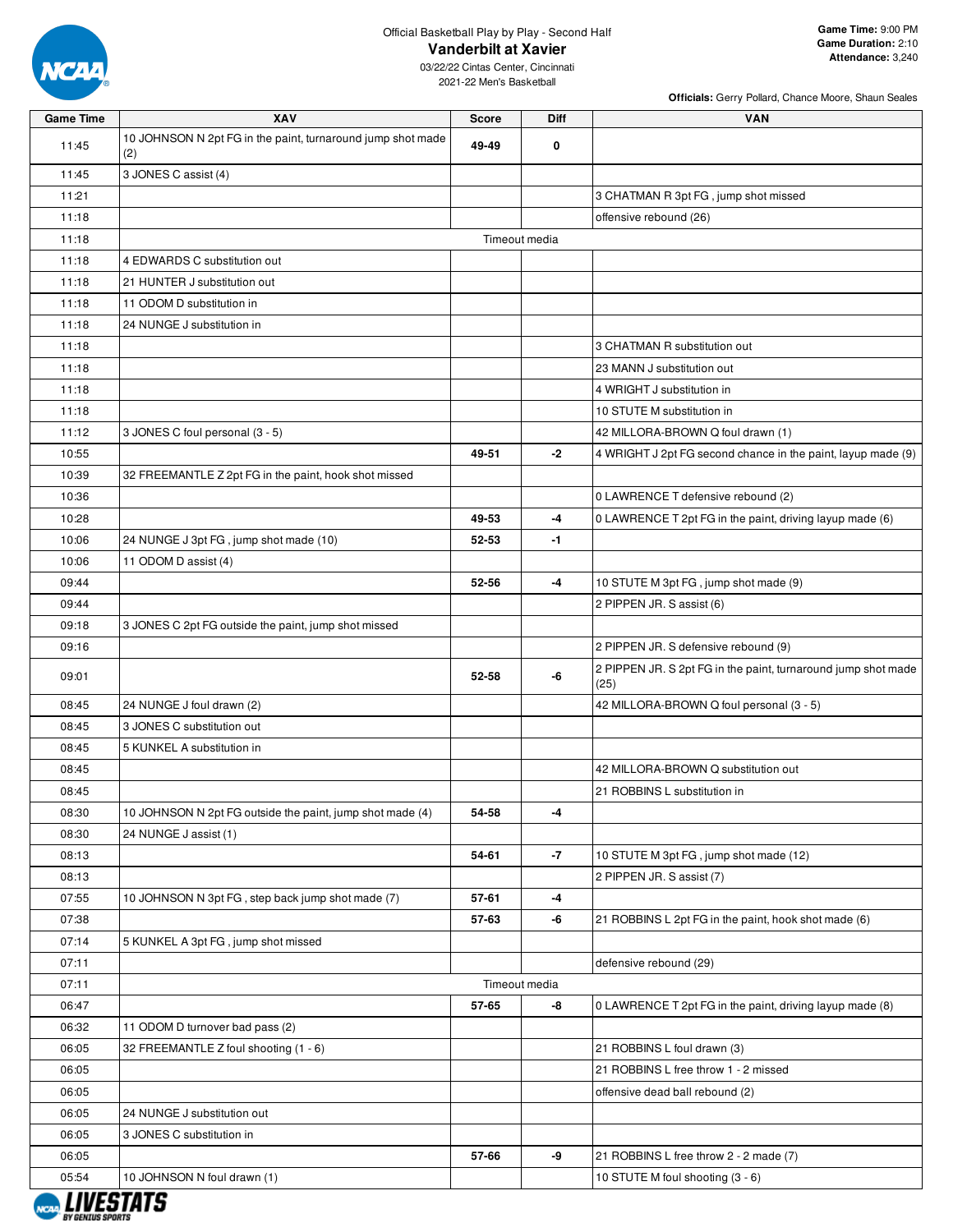

**Officials:** Gerry Pollard, Chance Moore, Shaun Seales

| <b>Game Time</b> | XAV                                                                      | <b>Score</b> | Diff          | <b>VAN</b>                                                  |
|------------------|--------------------------------------------------------------------------|--------------|---------------|-------------------------------------------------------------|
| 05:54            | 10 JOHNSON N free throw 1 - 3 made (8)                                   | 58-66        | -8            |                                                             |
| 05:54            | 10 JOHNSON N free throw 2 - 3 made (9)                                   | 59-66        | -7            |                                                             |
| 05:54            | 10 JOHNSON N free throw 3 - 3 made (10)                                  | 60-66        | -6            |                                                             |
| 05:36            |                                                                          |              |               | 2 PIPPEN JR. S 2pt FG in the paint, driving layup missed    |
| 05:32            | 11 ODOM D defensive rebound (3)                                          |              |               |                                                             |
| 05:26            | 32 FREEMANTLE Z 2pt FG fast break in the paint, dunk, made<br>(13)       | 62-66        | -4            |                                                             |
| 05:26            | 5 KUNKEL A assist (2)                                                    |              |               |                                                             |
| 05:08            |                                                                          |              |               | 2 PIPPEN JR. S 2pt FG in the paint, driving layup missed    |
| 05:05            | 32 FREEMANTLE Z defensive rebound (4)                                    |              |               |                                                             |
| 04:57            | 3 JONES C 2pt FG in the paint, driving layup blocked                     |              |               |                                                             |
| 04:57            |                                                                          |              |               | 21 ROBBINS L block (1)                                      |
| 04:54            | 32 FREEMANTLE Z offensive rebound (5)                                    |              |               |                                                             |
| 04:54            | 32 FREEMANTLE Z foul drawn (3)                                           |              |               | 21 ROBBINS L foul shooting (2 - 7)                          |
| 04:54            | 32 FREEMANTLE Z free throw 1 - 2 made (14)                               | 63-66        | -3            |                                                             |
| 04:54            | 32 FREEMANTLE Z free throw 2 - 2 missed                                  |              |               |                                                             |
| 04:52            |                                                                          |              |               | 21 ROBBINS L defensive rebound (6)                          |
| 04:38            |                                                                          | 63-68        | -5            | 21 ROBBINS L 2pt FG outside the paint, hook shot made (9)   |
| 04:30            | 32 FREEMANTLE Z foul drawn (4)                                           |              |               | 21 ROBBINS L foul personal (3 - 8)                          |
| 04:30            | 32 FREEMANTLE Z 1&1 free throw 1 made (15)                               | 64-68        | -4            |                                                             |
| 04:30            | 32 FREEMANTLE Z 1&1 free throw 2 made (16)                               | 65-68        | -3            |                                                             |
| 04:30            | 32 FREEMANTLE Z substitution out                                         |              |               |                                                             |
| 04:30            | 24 NUNGE J substitution in                                               |              |               |                                                             |
| 04:09            |                                                                          |              |               | 2 PIPPEN JR. S turnover travel (5)                          |
| 03:55            | 10 JOHNSON N 2pt FG from turnover in the paint, jump shot<br>made $(12)$ | 67-68        | $-1$          |                                                             |
| 03:55            | 5 KUNKEL A assist (3)                                                    |              |               |                                                             |
| 03:33            |                                                                          |              |               | 21 ROBBINS L 2pt FG in the paint, jump shot blocked         |
| 03:33            | 24 NUNGE J block (3)                                                     |              |               |                                                             |
| 03:29            | 11 ODOM D defensive rebound (4)                                          |              |               |                                                             |
| 03:28            | 10 JOHNSON N 3pt FG, jump shot missed                                    |              |               |                                                             |
| 03:24            |                                                                          |              |               | 0 LAWRENCE T defensive rebound (3)                          |
| 03:10            |                                                                          | 67-70        | -3            | 2 PIPPEN JR. S 2pt FG in the paint, driving layup made (27) |
| 03:00            | 11 ODOM D 2pt FG in the paint, dunk, made (4)                            | 69-70        | $-1$          |                                                             |
| 03:00            | 5 KUNKEL A assist (4)                                                    |              |               |                                                             |
| 03:00            | 11 ODOM D foul drawn (2)                                                 |              |               | 4 WRIGHT J foul shooting (3 - 9)                            |
| 03:00            |                                                                          |              | Timeout media |                                                             |
| 03:00            |                                                                          |              |               | 10 STUTE M substitution out                                 |
| 03:00            |                                                                          |              |               | 3 CHATMAN R substitution in                                 |
| 03:00            | 11 ODOM D free throw 1 - 1 missed                                        |              |               |                                                             |
| 02:58            |                                                                          |              |               | 4 WRIGHT J defensive rebound (3)                            |
| 02:41            |                                                                          |              |               | 2 PIPPEN JR. S 3pt FG, jump shot missed                     |
| 02:37            |                                                                          |              |               | offensive rebound (33)                                      |
| 02:37            | 11 ODOM D substitution out                                               |              |               |                                                             |
| 02:37            | 32 FREEMANTLE Z substitution in                                          |              |               |                                                             |
| 02:15            |                                                                          |              |               | 3 CHATMAN R 3pt FG second chance, jump shot blocked         |
| 02:15            | 32 FREEMANTLE Z block (1)                                                |              |               |                                                             |
| 02:15            | 24 NUNGE J defensive rebound (4)                                         |              |               |                                                             |
| 02:01            | 5 KUNKEL A 2pt FG outside the paint, jump shot made (11)                 | 71-70        | $\mathbf{1}$  |                                                             |
| 01:38            | 10 JOHNSON N foul shooting (3 - 7)                                       |              |               | 4 WRIGHT J foul drawn (1)                                   |

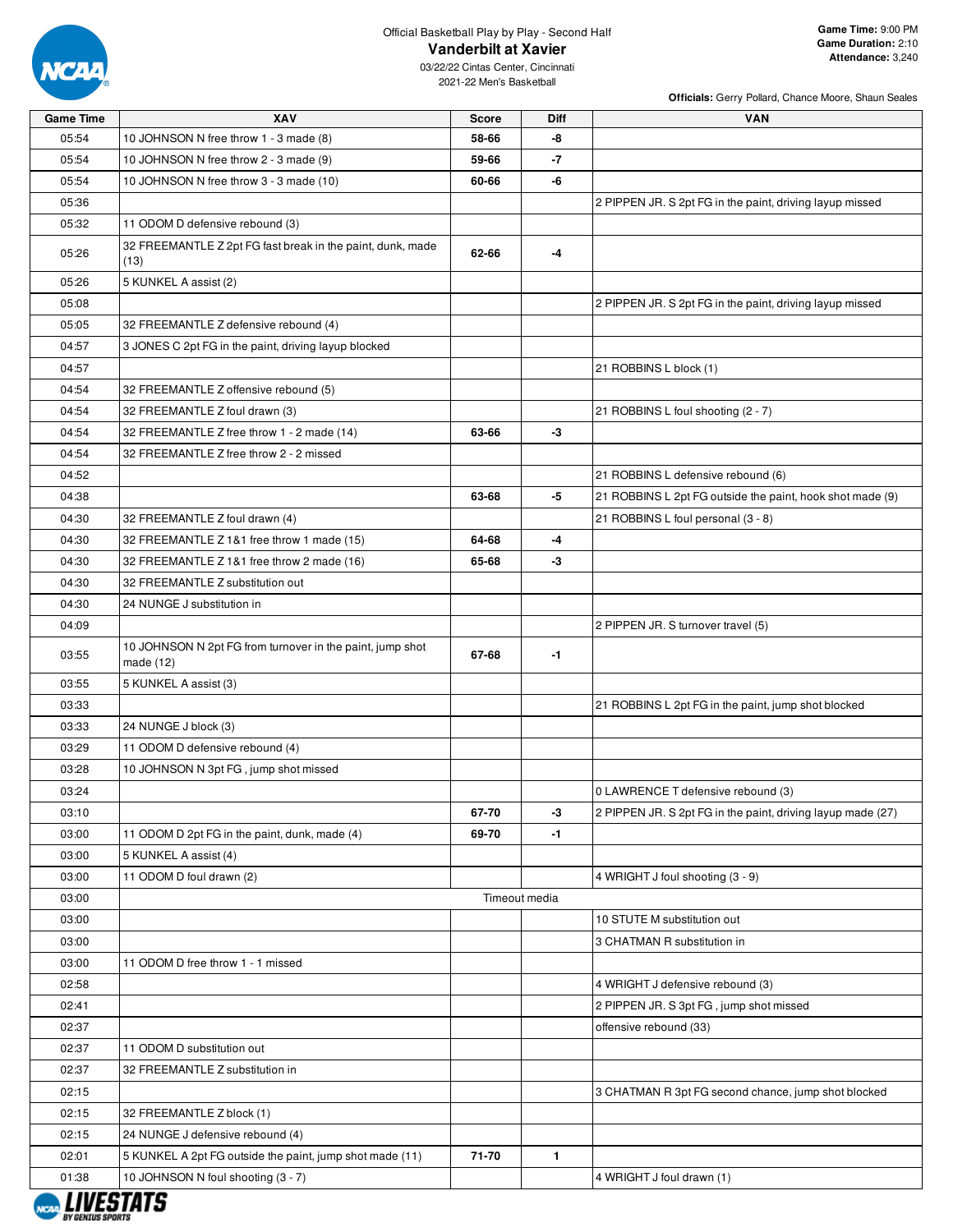

|                  | Officials: Gerry Pollard, Chance Moore, Shaun Seales                     |              |                |                                                           |  |  |  |  |  |
|------------------|--------------------------------------------------------------------------|--------------|----------------|-----------------------------------------------------------|--|--|--|--|--|
| <b>Game Time</b> | XAV                                                                      | <b>Score</b> | <b>Diff</b>    | <b>VAN</b>                                                |  |  |  |  |  |
| 01:38            |                                                                          | $71 - 71$    | 0              | 4 WRIGHT J free throw 1 - 2 made (10)                     |  |  |  |  |  |
| 01:38            |                                                                          | 71-72        | $-1$           | 4 WRIGHT J free throw 2 - 2 made (11)                     |  |  |  |  |  |
| 01:28            | 5 KUNKEL A foul drawn (4)                                                |              |                | 4 WRIGHT J foul shooting (4 - 10)                         |  |  |  |  |  |
| 01:28            | 5 KUNKEL A free throw 1 - 2 made (12)                                    | 72-72        | 0              |                                                           |  |  |  |  |  |
| 01:28            | 5 KUNKEL A free throw 2 - 2 missed                                       |              |                |                                                           |  |  |  |  |  |
| 01:27            |                                                                          |              |                | 21 ROBBINS L defensive rebound (7)                        |  |  |  |  |  |
| 01:10            | jump ball situation                                                      |              |                |                                                           |  |  |  |  |  |
| 01:10            | 24 NUNGE J steal (1)                                                     |              |                | 21 ROBBINS L turnover lost ball (1)                       |  |  |  |  |  |
| 01:10            |                                                                          |              |                | 21 ROBBINS L substitution out                             |  |  |  |  |  |
| 01:10            |                                                                          |              |                | 42 MILLORA-BROWN Q substitution in                        |  |  |  |  |  |
| 00:57            | 5 KUNKEL A 2pt FG from turnover in the paint, driving layup<br>made (14) | 74-72        | $\overline{2}$ |                                                           |  |  |  |  |  |
| 00:43            |                                                                          |              |                | 2 PIPPEN JR. S 2pt FG outside the paint, jump shot missed |  |  |  |  |  |
| 00:40            | 3 JONES C defensive rebound (7)                                          |              |                |                                                           |  |  |  |  |  |
| 00:15            | 32 FREEMANTLE Z turnover lost ball (3)                                   |              |                | 3 CHATMAN R steal (1)                                     |  |  |  |  |  |
| 00:07            |                                                                          |              |                | Timeout 60 Sec                                            |  |  |  |  |  |
| 00:07            |                                                                          |              |                | 0 LAWRENCE T substitution out                             |  |  |  |  |  |
| 00:07            |                                                                          |              |                | 10 STUTE M substitution in                                |  |  |  |  |  |
| 00:07            | Timeout 30 Sec                                                           |              |                |                                                           |  |  |  |  |  |
| 00:07            | 5 KUNKEL A substitution out                                              |              |                |                                                           |  |  |  |  |  |
| 00:07            | 11 ODOM D substitution in                                                |              |                |                                                           |  |  |  |  |  |
| 00:07            |                                                                          |              |                | Timeout 30 Sec                                            |  |  |  |  |  |
| 00:07            |                                                                          |              |                | 10 STUTE M substitution out                               |  |  |  |  |  |
| 00:07            |                                                                          |              |                | 21 ROBBINS L substitution in                              |  |  |  |  |  |
| 00:06            | 3 JONES C foul personal (4 - 8)                                          |              |                | 4 WRIGHT J foul drawn (2)                                 |  |  |  |  |  |
| 00:06            |                                                                          |              |                | 4 WRIGHT J 1&1 free throw 1 missed                        |  |  |  |  |  |
| 00:04            | 3 JONES C defensive rebound (8)                                          |              |                |                                                           |  |  |  |  |  |
| 00:04            | 3 JONES C foul drawn (4)                                                 |              |                | 4 WRIGHT J foul personal (5 - 11)                         |  |  |  |  |  |
| 00:04            |                                                                          |              |                | 4 WRIGHT J substitution out                               |  |  |  |  |  |
| 00:04            |                                                                          |              |                | 0 LAWRENCE T substitution in                              |  |  |  |  |  |
| 00:04            | 3 JONES C free throw fast break 1 - 2 missed                             |              |                |                                                           |  |  |  |  |  |
| 00:04            | offensive dead ball rebound (3)                                          |              |                |                                                           |  |  |  |  |  |
| 00:04            | 3 JONES C free throw fast break 2 - 2 made (15)                          | 75-72        | 3              |                                                           |  |  |  |  |  |
| 00:04            |                                                                          |              |                | Timeout 30 Sec                                            |  |  |  |  |  |
| 00:04            | 3 JONES C substitution out                                               |              |                |                                                           |  |  |  |  |  |
| 00:04            | 5 KUNKEL A substitution in                                               |              |                |                                                           |  |  |  |  |  |
| 00:04            |                                                                          |              |                | 42 MILLORA-BROWN Q substitution out                       |  |  |  |  |  |
| 00:04            |                                                                          |              |                | 10 STUTE M substitution in                                |  |  |  |  |  |
| 00:01            | 32 FREEMANTLE Z foul personal (2 - 9)                                    |              |                | 2 PIPPEN JR. S foul drawn (6)                             |  |  |  |  |  |
| 00:01            | 5 KUNKEL A substitution out                                              |              |                |                                                           |  |  |  |  |  |
| 00:01            | 3 JONES C substitution in                                                |              |                |                                                           |  |  |  |  |  |
| 00:01            |                                                                          |              |                | 10 STUTE M substitution out                               |  |  |  |  |  |
| 00:01            |                                                                          |              |                | 42 MILLORA-BROWN Q substitution in                        |  |  |  |  |  |
| 00:01            |                                                                          |              |                | 0 LAWRENCE T substitution out                             |  |  |  |  |  |
| 00:01            |                                                                          |              |                | 10 STUTE M substitution in                                |  |  |  |  |  |
| 00:01            |                                                                          | 75-73        | $\overline{2}$ | 2 PIPPEN JR. S 1&1 free throw 1 made (28)                 |  |  |  |  |  |
| 00:01            | 10 JOHNSON N substitution out                                            |              |                |                                                           |  |  |  |  |  |
| 00:01            | 4 EDWARDS C substitution in                                              |              |                |                                                           |  |  |  |  |  |
| 00:01            |                                                                          |              |                | 2 PIPPEN JR. S 1&1 free throw 2 missed                    |  |  |  |  |  |

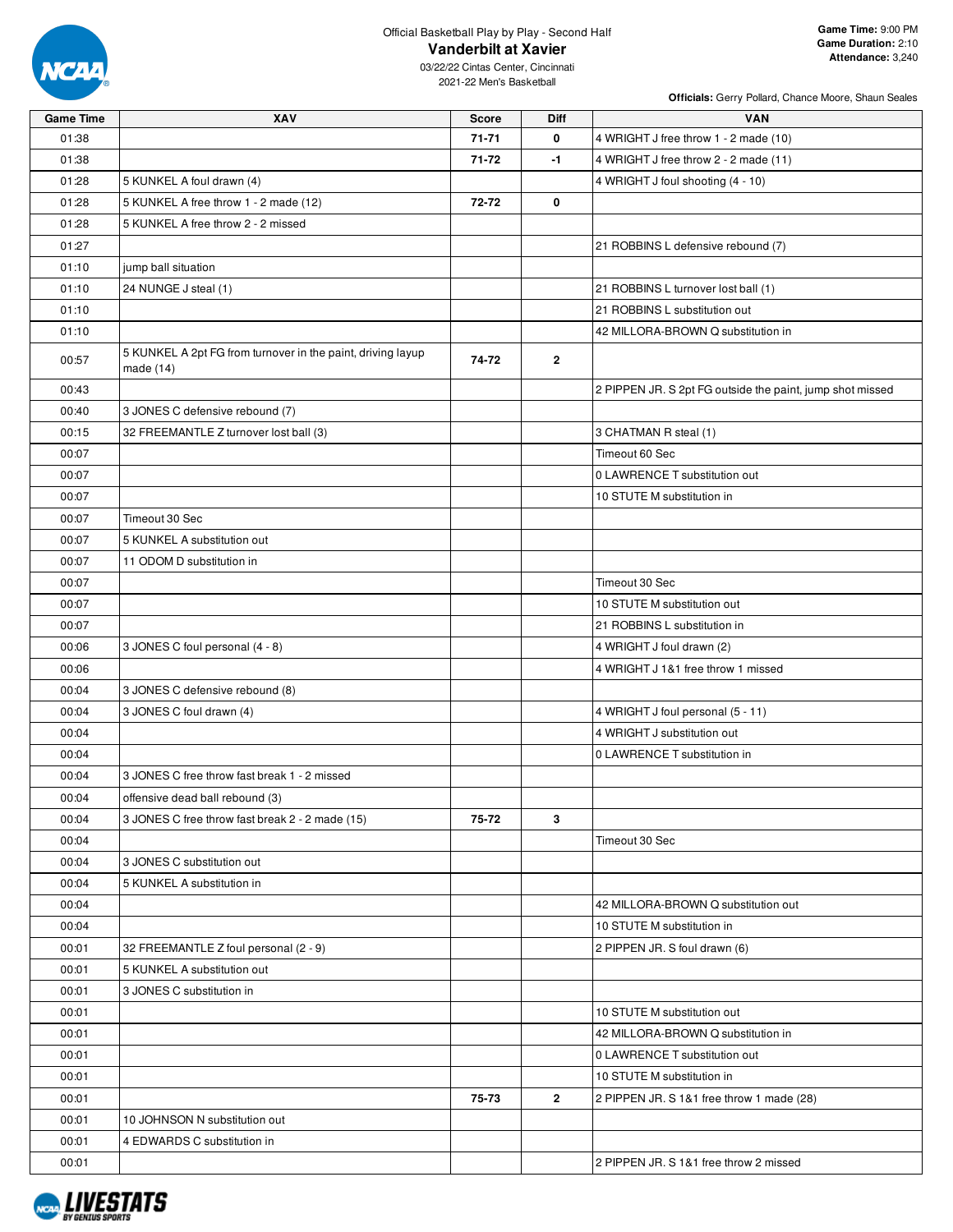

03/22/22 Cintas Center, Cincinnati 2021-22 Men's Basketball

| <b>Game Time</b>     | <b>XAV</b>                            | <b>Score</b> | <b>Diff</b> | <b>VAN</b>                          |  |  |  |
|----------------------|---------------------------------------|--------------|-------------|-------------------------------------|--|--|--|
| 00:01                | 32 FREEMANTLE Z defensive rebound (6) |              |             |                                     |  |  |  |
| 00:01                | 4 EDWARDS C substitution out          |              |             |                                     |  |  |  |
| 00:01                | 32 FREEMANTLE Z substitution out      |              |             |                                     |  |  |  |
| 00:01                | 5 KUNKEL A substitution in            |              |             |                                     |  |  |  |
| 00:01                | 10 JOHNSON N substitution in          |              |             |                                     |  |  |  |
| 00:01                |                                       |              |             | 42 MILLORA-BROWN Q substitution out |  |  |  |
| 00:01                |                                       |              |             | 0 LAWRENCE T substitution in        |  |  |  |
| 00:01                | 3 JONES C turnover bad pass (2)       |              |             |                                     |  |  |  |
| <b>END OF GAME</b>   |                                       |              |             |                                     |  |  |  |
| <b>XAV 75-73 VAN</b> |                                       |              |             |                                     |  |  |  |

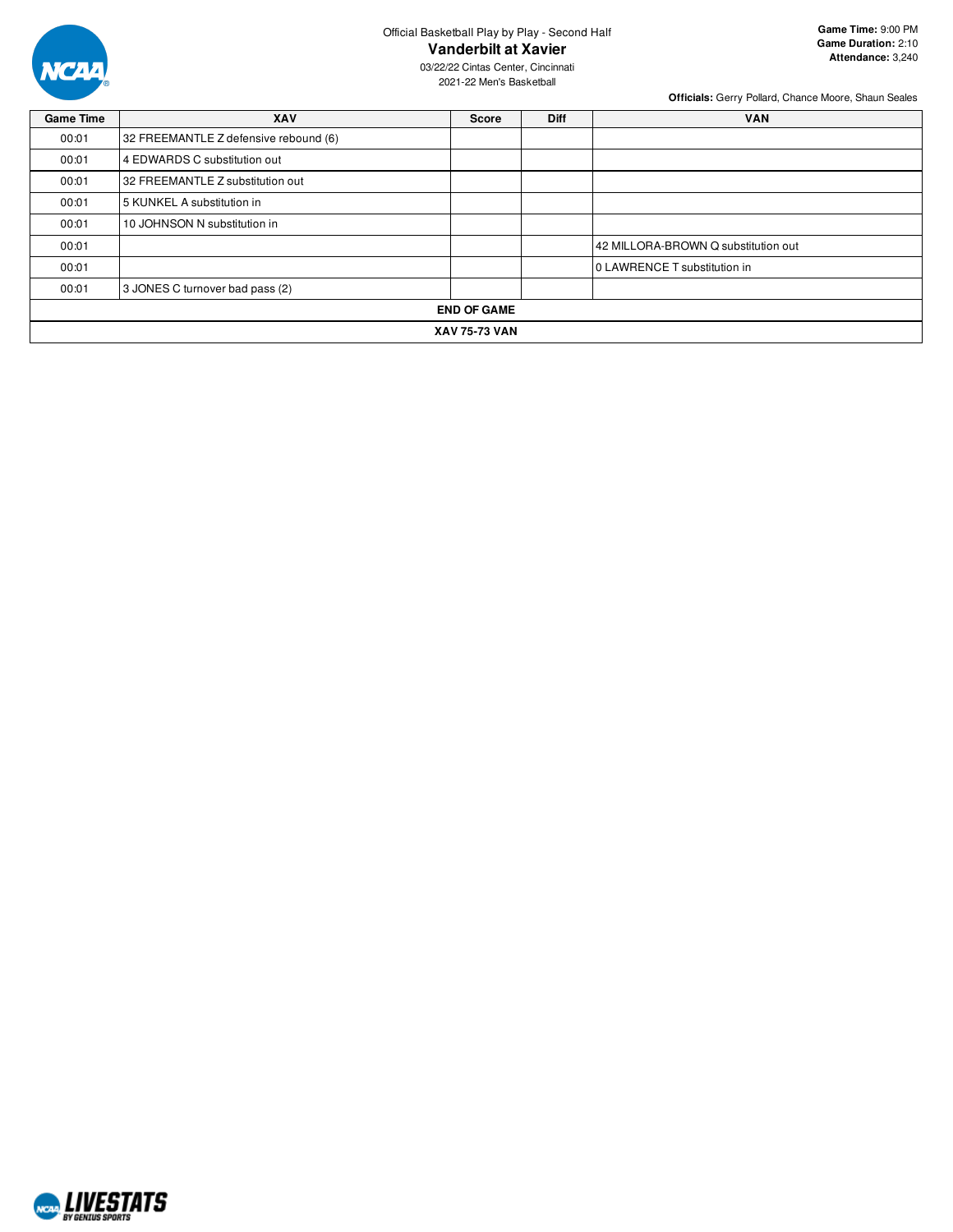

03/22/22 Cintas Center, Cincinnati 2021-22 Men's Basketball

**Officials:** Gerry Pollard, Chance Moore, Shaun Seales

|               |                           |       | FG      | 3P       | FT       |           |                | <b>Rebounds</b> | <b>Fouls</b> |           | <b>TP</b> |   | AS TO ST |          |           | <b>Blocks</b> | $+/-$    |
|---------------|---------------------------|-------|---------|----------|----------|-----------|----------------|-----------------|--------------|-----------|-----------|---|----------|----------|-----------|---------------|----------|
|               | NO. Name                  | Min   | M-A     | M-A      | M-A      | <b>OR</b> | <b>DR</b>      | <b>TOT</b>      | <b>PF</b>    | <b>FD</b> |           |   |          |          | <b>BS</b> | <b>BA</b>     |          |
| 10            | Myles Stute<br>F          | 11:39 | 4-6     | $4-6$    | $0 - 0$  |           | 0              | 0               | 2            | 0         | 12        |   | 0        |          | 0         | 0             | 3        |
| 21            | <b>Liam Robbins</b><br>Cı | 13:33 | 3-4     | $0 - 0$  | $1-3$    | 0         | $\overline{2}$ | $\overline{2}$  | 2            | 2         | 7         | 0 |          | 0        |           |               | $-4$     |
| 2             | Scotty Pippen Jr.<br>G    | 20:00 | 2-9     | $0 - 2$  | $5-6$    | 0         | 3              | 3               | $\Omega$     | 3         | 9         | 5 | 2        |          | 0         | 0             | $-4$     |
|               | Rodney Chatman<br>G       | 11:42 | $0 - 2$ | $0 - 2$  | $0-0$    | 0         | $\Omega$       | $\Omega$        | 0            | 0         | 0         |   | 0        |          | $\Omega$  |               | -5       |
| 4             | Jordan Wright<br>G        | 17:04 | 2-3     | 1-1      | $2 - 3$  | $\Omega$  |                |                 | 4            | 2         |           | 0 | 0        | 0        | $\Omega$  |               | $\Omega$ |
| 42            | Quentin Millora-Brown     | 09:04 | 0-0     | $0 - 0$  | $0-0$    | 0         | $\Omega$       | $\Omega$        | 2            |           | 0         | 0 | 0        | $\Omega$ | $\Omega$  | $\Omega$      |          |
| 0             | <b>Tyrin Lawrence</b>     | 14:07 | $3 - 3$ | $0 - 0$  | $0-0$    | 0         | 2              | $\mathcal{P}$   | 0            | 0         | 6         | 0 | 0        | 0        | $\Omega$  | $\Omega$      | $-7$     |
| 23            | Jamaine Mann              | 02:51 | 0-0     | $0-0$    | $1-2$    | 0         | $\Omega$       | 0               |              |           |           | 0 | 0        | 0        | $\Omega$  | 0             | $-4$     |
| Team          |                           |       |         |          |          | 2         |                | 3               |              |           | 0         |   | 0        |          |           |               |          |
| <b>Totals</b> |                           |       | $14-27$ | $5 - 11$ | $9 - 14$ | 2         | 9              | 11              | 11           | 9         | 42        |   | 3        | 3        |           | 3             | $-4$     |

|         | <b>Shooting By Period</b> |       |  |  |  |  |  |  |  |  |  |
|---------|---------------------------|-------|--|--|--|--|--|--|--|--|--|
| ond FG% | 14-27                     | 51.9% |  |  |  |  |  |  |  |  |  |
| 3PT%    | $5 - 11$                  | 45.5% |  |  |  |  |  |  |  |  |  |
| FT%     | $9 - 14$                  | 64.3% |  |  |  |  |  |  |  |  |  |
| GM FG%  | 14-27                     | 51.9% |  |  |  |  |  |  |  |  |  |
| 3PT%    | $5 - 11$                  | 45.5% |  |  |  |  |  |  |  |  |  |
| FT%     | $9 - 14$                  | 64.3% |  |  |  |  |  |  |  |  |  |

Dead Ball Rebounds: 2, 0

| Xavier - 46 |  |  |
|-------------|--|--|
|             |  |  |

**Technical Fouls:**:NONE

|               |                        |       | FG          | 3P      | FT        |                |          | <b>Rebounds</b> |                | Fouls          |    | AS TO ST |   |   | <b>Blocks</b> |             | $+/-$ |
|---------------|------------------------|-------|-------------|---------|-----------|----------------|----------|-----------------|----------------|----------------|----|----------|---|---|---------------|-------------|-------|
|               | NO. Name               | Min   | M-A         | M-A     | M-A       | OR.            |          | DR TOT          |                | PF FD          | TP |          |   |   | <b>BS</b>     | <b>BA</b>   |       |
| 24            | Jack Nunge<br>F        | 15:34 | 3-5         | $2 - 4$ | $0-0$     |                |          | 2               |                |                | 8  |          | 0 |   |               | 0           | -5    |
| 3             | Colby Jones<br>G       | 17:17 | $2 - 4$     | $0 - 0$ | $2 - 4$   | 0              | 4        | 4               | $\overline{2}$ | $\overline{c}$ | 6  | 2        |   | 0 |               |             | 6     |
| 5             | Adam Kunkel<br>G       | 16:33 | $2 - 3$     | $0 - 1$ | 1-2       | 0              |          |                 |                |                | 5  | 3        |   |   |               | 0           | 8     |
| 10            | Nate Johnson<br>G      | 13:23 | $4 - 5$     | $1-2$   | $3-3$     | 0              | $\Omega$ | 0               | 2              |                | 12 | 0        | 0 | 0 |               | $\mathbf 0$ |       |
| 11            | Dwon Odom<br>G         | 14:39 | 1-1         | $0 - 0$ | $0 - 1$   | 0              | 4        | 4               | $\Omega$       | 2              | 2  | 3        |   | 0 |               | $\Omega$    | -3    |
| 32            | <b>Zach Freemantle</b> | 16:52 | $2 - 4$     | $0 - 0$ | $5-6$     |                | 4        | 5               | 2              | 3              | 9  | 0        | 3 |   |               | $\Omega$    | 5     |
|               | Cesare Edwards         | 02:51 | 1-1         | 1-1     | $0 - 0$   | 0              | 0        | 0               |                | 0              | З  | 0        | 0 | 0 |               | $\Omega$    |       |
| 21            | Jerome Hunter          | 02:51 | 0-0         | $0-0$   | $1-2$     | 0              | 0        | $\mathbf 0$     | $\mathbf 0$    |                |    | 0        | 0 | 0 |               | $\mathbf 0$ |       |
| Team          |                        |       |             |         | 0         | 0              | 0        |                 |                | 0              |    | 0        |   |   |               |             |       |
| <b>Totals</b> |                        |       | 15-23   4-8 |         | $12 - 18$ | $\overline{2}$ | 14       | 16              | 9              | 11             | 46 | 9        | 6 | 2 | 3             |             |       |

|                     | <b>Shooting By Period</b> |       |
|---------------------|---------------------------|-------|
| 2 <sup>nd</sup> FG% | 15-23                     | 65.2% |
| 3PT%                | $4 - 8$                   | 50.0% |
| FT%                 | $12 - 18$                 | 66.7% |
| GM FG%              | 15-23                     | 65.2% |
| 3PT%                | $4 - 8$                   | 50.0% |
| FT%                 | $12 - 18$                 | 66.7% |

Dead Ball Rebounds: 3, 0

|                         | VAN                                        | <b>XAV</b> |        |  |  |  |
|-------------------------|--------------------------------------------|------------|--------|--|--|--|
| <b>Biggest lead</b>     | $10(2nd 18:08) 3(2nd 0:04)$                |            | P<br>т |  |  |  |
| <b>Best Scoring Run</b> | $8(2^{nd} 18:08)$ 9(2 <sup>nd</sup> 16:08) |            | P      |  |  |  |
| <b>Lead Changes</b>     |                                            |            | s      |  |  |  |
| <b>Times Tied</b>       |                                            |            | F      |  |  |  |
| <b>Time with Lead</b>   | 16:40                                      | 01:20      | в      |  |  |  |

**NORD LIVESTATS** 

| <b>Points from</b>    |    | <b>VAN XAV</b> | <b>Period by Period Scoring</b> |    |    |    |  |  |  |  |  |
|-----------------------|----|----------------|---------------------------------|----|----|----|--|--|--|--|--|
| <b>Turnovers</b>      |    |                | ГОТ<br>2nd<br>1st               |    |    |    |  |  |  |  |  |
| Paint                 | 16 | 18             |                                 |    |    |    |  |  |  |  |  |
| <b>Second Chancel</b> | 2  | 3              | <b>VAN</b>                      | 31 | 42 | 73 |  |  |  |  |  |
| <b>Fast Breaks</b>    | 3  |                | <b>XAV</b>                      |    |    |    |  |  |  |  |  |
| <b>Bench</b>          |    | 13             |                                 | 29 | 46 | 75 |  |  |  |  |  |

**Technical Fouls:**:NONE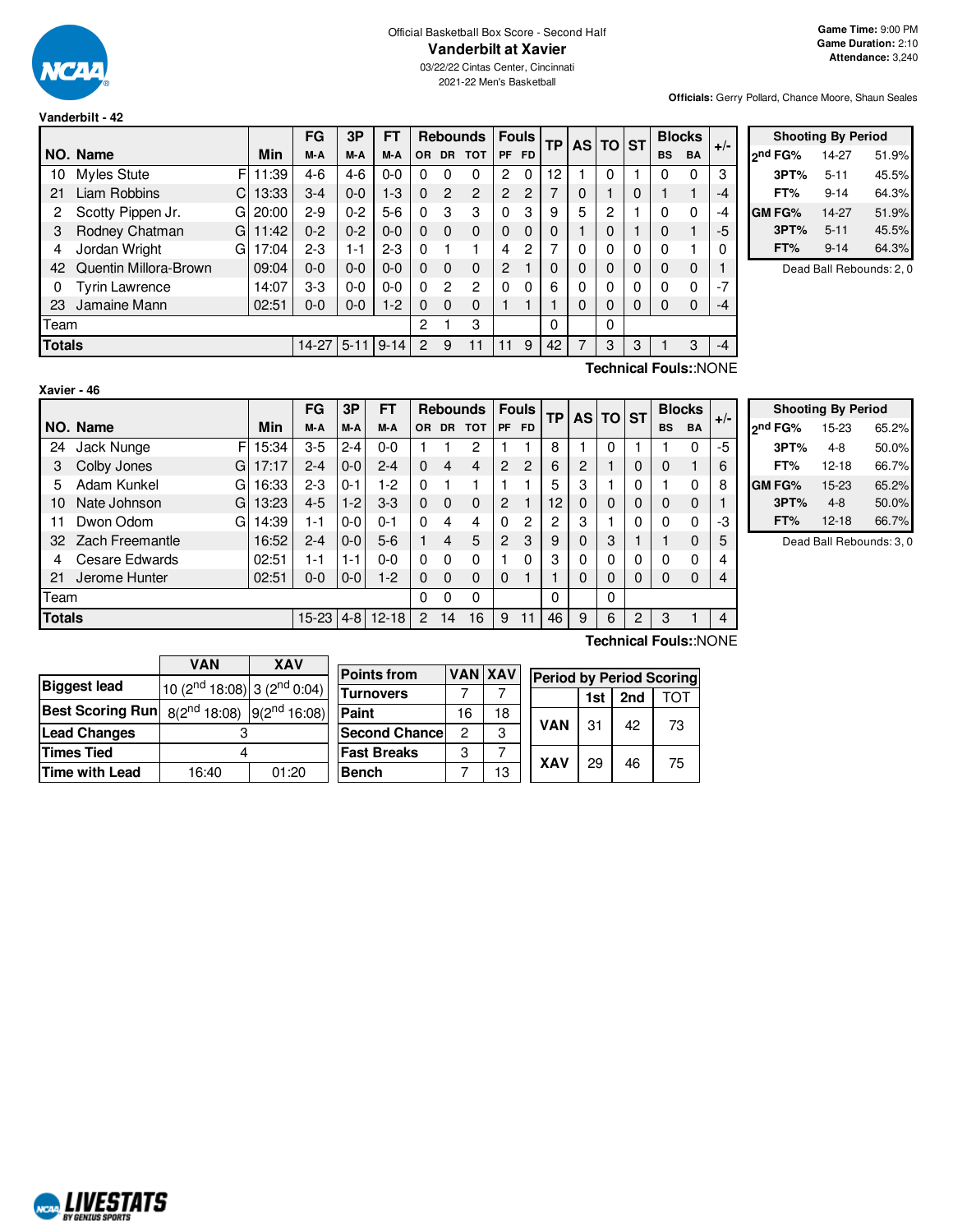

**Officials:** Gerry Pollard, Chance Moore, Shaun Seales

{ Players => 0, 1, 3, 4, 5, 10, 11, 12, 14, 15, 20, 21, 22, 24, 25, 32; } FG Types => All; Results => All;

{ Players => 0, 1, 2, 3, 4, 5, 10, 11, 12, 15, 20, 21, 22, 23, 33, 42; } FG Types => All; Results => All;



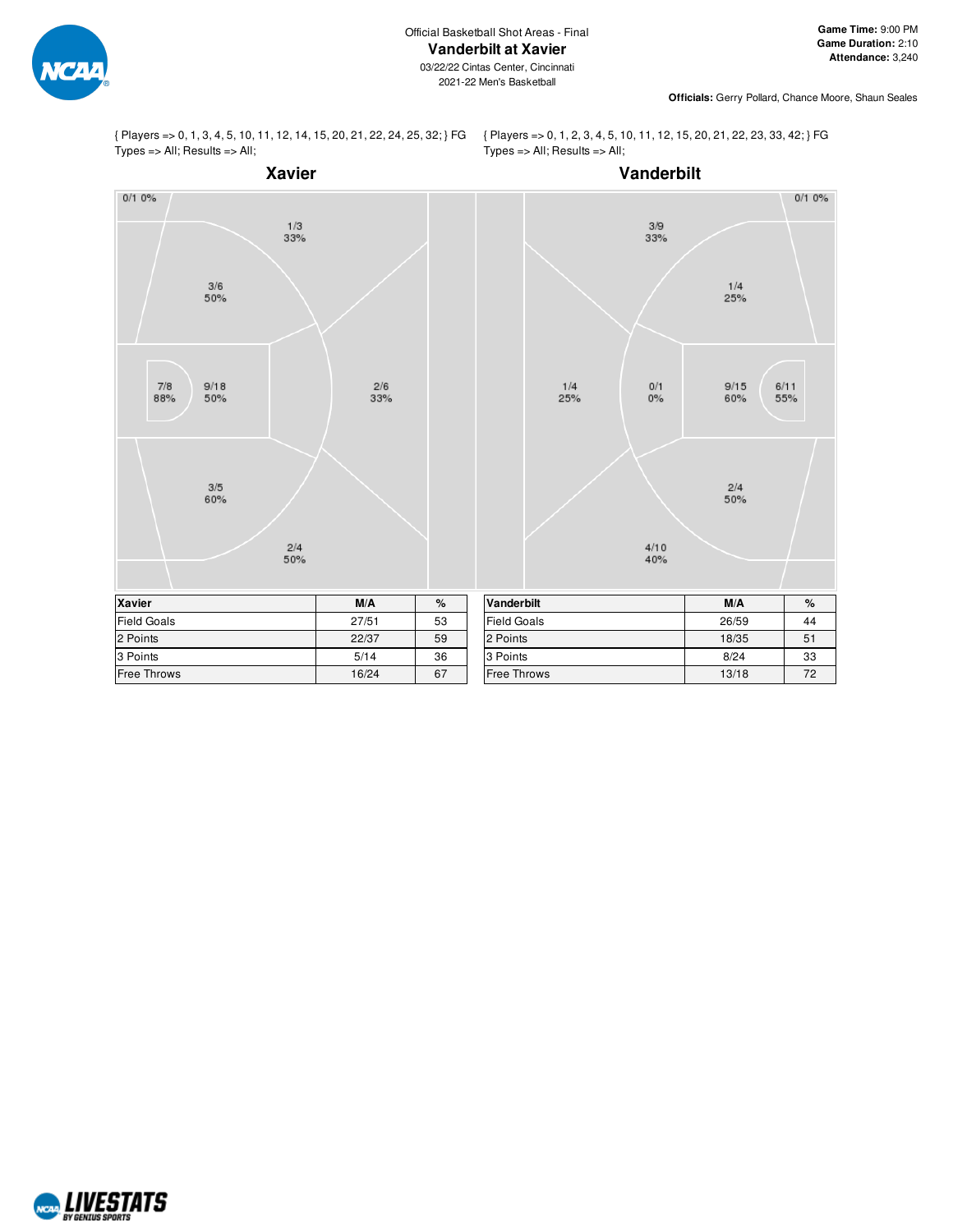

2021-22 Men's Basketball

**Officials:** Gerry Pollard, Chance Moore, Shaun Seales

## **Vanderbilt**

| <b>No</b>      |                       | Name  |       | <b>Mins</b> |           | <b>Points Diff</b><br>Points per Min<br><b>Score</b> |       | <b>Assists</b><br><b>Rebounds</b> |      | <b>Steals</b>  |     | <b>Turnovers</b> |        |                       |                |    |            |
|----------------|-----------------------|-------|-------|-------------|-----------|------------------------------------------------------|-------|-----------------------------------|------|----------------|-----|------------------|--------|-----------------------|----------------|----|------------|
|                |                       | On    | Off   | On          | Off       | On                                                   | Off   | On                                | Off  | On             | Off | On               | Off    | <b>On</b>             | Off            | On | <b>Off</b> |
| $\mathbf 0$    | <b>Tyrin Lawrence</b> | 21:43 | 18:17 | $38 - 43$   | $35 - 32$ | -5                                                   | 3     | 1.75                              | l 91 | 6              | 8   | 18               | 16     | $\mathbf{2}^{\prime}$ | 3              |    |            |
| $\overline{2}$ | Scotty Pippen Jr.     | 37:35 | 02:25 | $69 - 69$   | $4 - 6$   |                                                      | $-2$  | 1.84                              | 1.66 | 13             |     | 32               | $\sim$ | 5                     |                | 9  |            |
| 3              | Rodney Chatman        | 29:39 | 10:21 | $52 - 53$   | $21 - 22$ |                                                      | ٠I    | 1.75                              | 2.03 | 12             | 2   | 26               | 8      |                       |                |    |            |
| $\overline{4}$ | Jordan Wright         | 33:08 | 06:52 | $61 - 63$   | $12 - 12$ | $-2$                                                 |       | .84                               | 1.75 |                | 3   | 27               |        | 5                     | $\mathbf 0$    |    |            |
| 5              | Shane Dezonie         | 00:48 | 39:12 | $0 - 2$     | $73 - 73$ | -2                                                   |       | 0.00                              | 1.86 | 0              | 14  |                  | 32     |                       | 5              |    |            |
| 10             | Myles Stute           | 27:11 | 12:49 | $59 - 50$   | $14 - 25$ | 9                                                    | $-11$ | 2.17                              | 1.09 |                | 3   | 24               | 10     | $\overline{2}$        | 3              | 5  |            |
| 21             | Liam Robbins          | 23:38 | 16:22 | $44 - 48$   | $29 - 27$ | $-4$                                                 | ົ     | .86                               | 1.77 | 9              | 5   | 20               | 14     | 3                     | $\overline{2}$ | 5  |            |
| 23             | Jamaine Mann          | 07:19 | 32:41 | $7 - 15$    | $66 - 60$ | -8                                                   | 6     | 0.96                              | 2.02 | $\overline{2}$ | 12  | b                | 28     |                       | 4              |    |            |
| 42             | Quentin Millora-Brown | 18:59 | 21:01 | $35 - 32$   | $38 - 43$ | 3                                                    | -5    | . 84                              | 1.81 | 6              | 8   | 15               | 19     | 3                     | $\overline{2}$ |    |            |

#### **Xavier**

| <b>No</b>      | <b>Name</b>     |       | <b>Mins</b> |           | <b>Score</b> | <b>Points Diff</b><br>Points per Min |                          | <b>Assists</b> |       | <b>Rebounds</b> |         | <b>Steals</b>  |     | <b>Turnovers</b> |     |    |            |
|----------------|-----------------|-------|-------------|-----------|--------------|--------------------------------------|--------------------------|----------------|-------|-----------------|---------|----------------|-----|------------------|-----|----|------------|
|                |                 | On    | Off         | On        | Off          | On                                   | Off                      | On             | Off   | On              | Off     | On             | Off | On               | Off | On | <b>Off</b> |
| 3              | Colby Jones     | 34:50 | 05:10       | $64 - 62$ | $11 - 11$    | 2                                    |                          | 1.84           | 2.13  | 12              |         | 29             | 2   |                  |     | 9  |            |
| $\overline{4}$ | Cesare Edwards  | 04:30 | 35:30       | $12 - 5$  | $63 - 68$    |                                      | $-5$                     | 2.67           | 1.77  | 3               |         | $\overline{c}$ | 29  | $\overline{2}$   | 3   |    |            |
| 5              | Adam Kunkel     | 33:14 | 06:46       | $62 - 58$ | $13 - 15$    | 4                                    | -2                       | 1.87           | 1.92  | 11              | 3       | 25             | 6   |                  |     | 10 |            |
| 10             | Nate Johnson    | 31:49 | 08:11       | $56 - 58$ | $19 - 15$    | $-2$                                 | 4                        | 1.76           | 2.32  | 11              | -1      | 22             | 9   |                  |     |    | 3          |
| 11             | Dwon Odom       | 29:19 | 10:41       | $54 - 63$ | $21 - 10$    | -9                                   | 11                       | 1.84           | 97. ا | 11              | c<br>л. | 23             | 8   | $\sim$           | J.  |    | 3          |
| 21             | Jerome Hunter   | 07:44 | 32:16       | $17 - 10$ | $58 - 63$    |                                      | -5                       | 2.20           | 1.80  | 3               |         | 6              | 25  | $\overline{2}$   |     |    | 9          |
| 22             | Dieonte Miles   | 04:53 | 35:07       | $10 - 7$  | $65 - 66$    | 3                                    | $\overline{\phantom{0}}$ | 2.05           | 1.85  |                 | 13      | 5              | 26  |                  |     |    | 10         |
| 24             | Jack Nunge      | 28:10 | 11:50       | $43 - 57$ | $32 - 16$    | $-14$                                | 16                       | 1.53           | 2.70  | 8               | 6       | 22             | 9   |                  |     | 9  |            |
| 32             | Zach Freemantle | 25:31 | 14:29       | $57 - 45$ | $18 - 28$    | 12                                   | $-10$                    | 2.23           | .24   | 10              |         | 21             | 10  |                  |     | հ  |            |

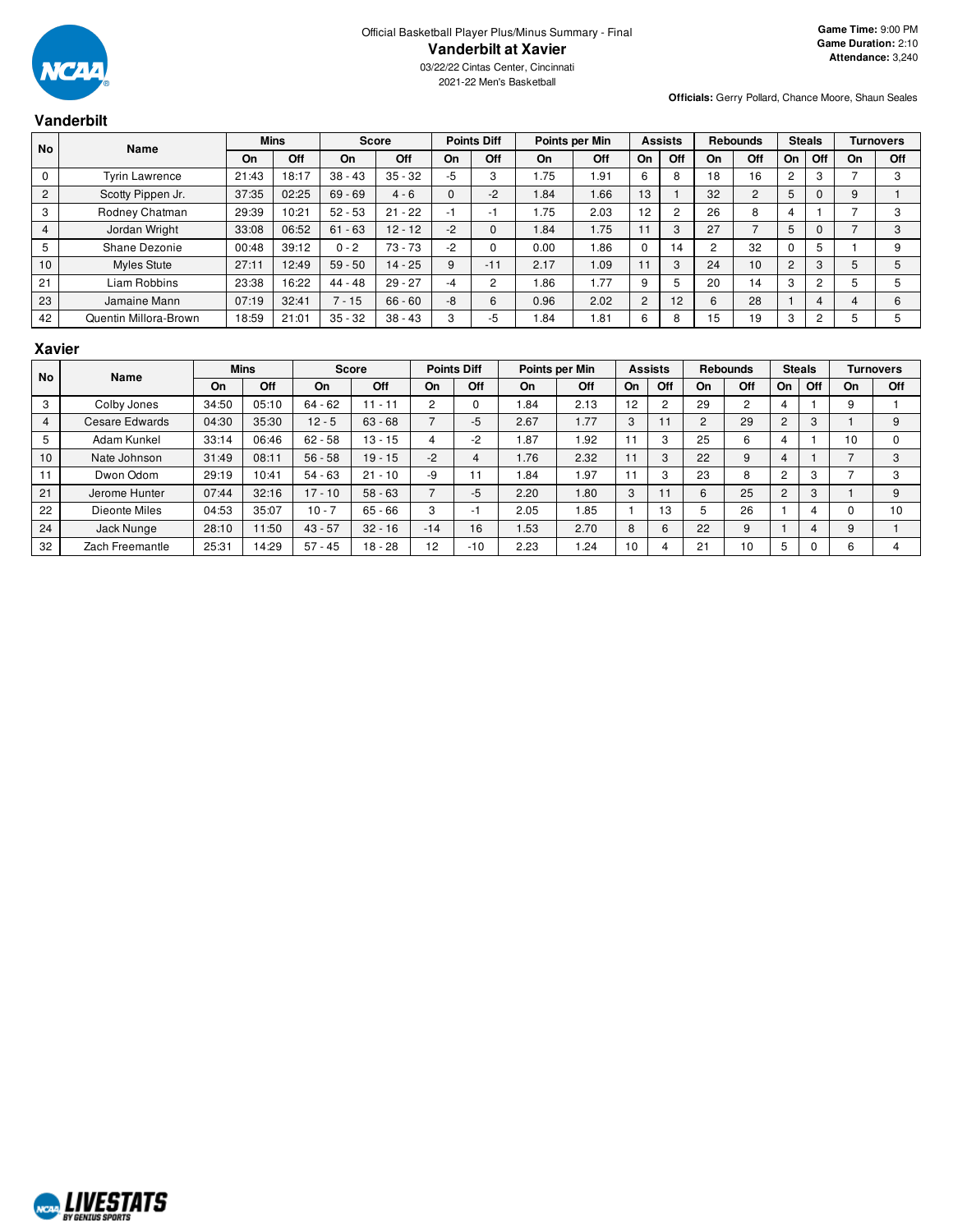

**Officials:** Gerry Pollard, Chance Moore, Shaun Seales

## Players => 0, 1, 2, 3, 4, 5, 10, 11, 12, 15, 20, 21, 22, 23, 33, 42FG Types=>AllResults=>All **Vanderbilt**



**Blow Up Chart**



|  | <b>O</b> Made | (N |
|--|---------------|----|
|--|---------------|----|

N - Player Number

| <b>Vanderbilt</b>  | M/A   | %  | Vanderbilt                  | M/A       | $\%$ |
|--------------------|-------|----|-----------------------------|-----------|------|
| <b>Field Goals</b> | 26/59 | 44 | Points in the Paint         | 30(15/26) | 58   |
| 2 Points           | 18/35 | 51 | <b>Fast Break Points</b>    | 6(3/3)    | 100  |
| 3 Points           | 8/24  | 33 | <b>Second Chance Points</b> | 6(4/9)    | 44   |
| <b>Free Throws</b> | 13/18 | 72 | <b>Effective FG%</b>        | 51        |      |

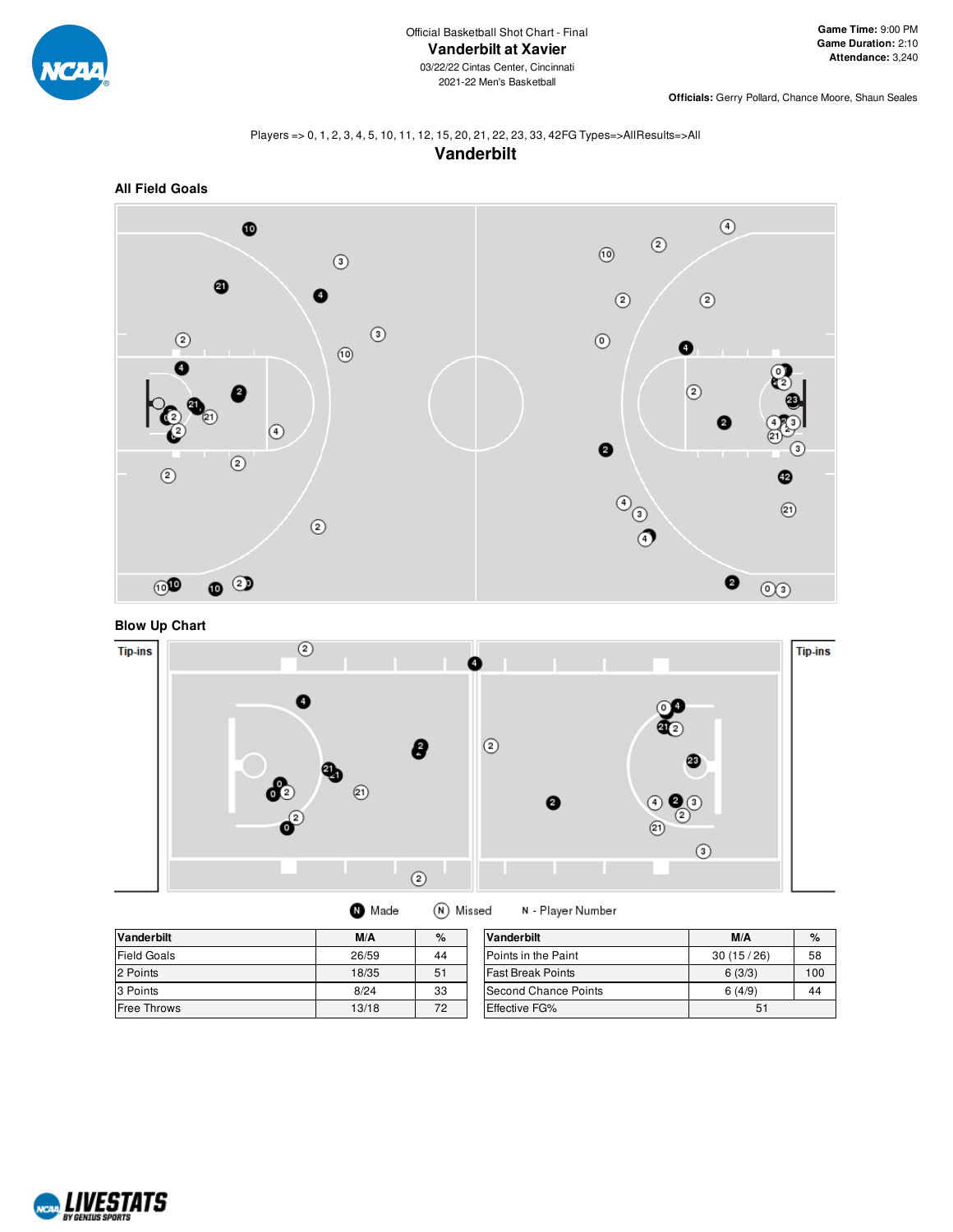

2021-22 Men's Basketball

**Officials:** Gerry Pollard, Chance Moore, Shaun Seales

Players => 0, 1, 3, 4, 5, 10, 11, 12, 14, 15, 20, 21, 22, 24, 25, 32FG Types=>AllResults=>All









(N) Missed **O** Made N - Player Number

| <b>Xavier</b>      | M/A   | $\%$ | Xavier                   | M/A       | $\%$ |
|--------------------|-------|------|--------------------------|-----------|------|
| <b>Field Goals</b> | 27/51 | 53   | Points in the Paint      | 32(16/26) | 62   |
| 2 Points           | 22/37 | 59   | <b>Fast Break Points</b> | 11(7/9)   | 78   |
| 3 Points           | 5/14  | 36   | Second Chance Points     | 5(3/6)    | 50   |
| <b>Free Throws</b> | 16/24 | 67   | <b>Effective FG%</b>     | 58        |      |

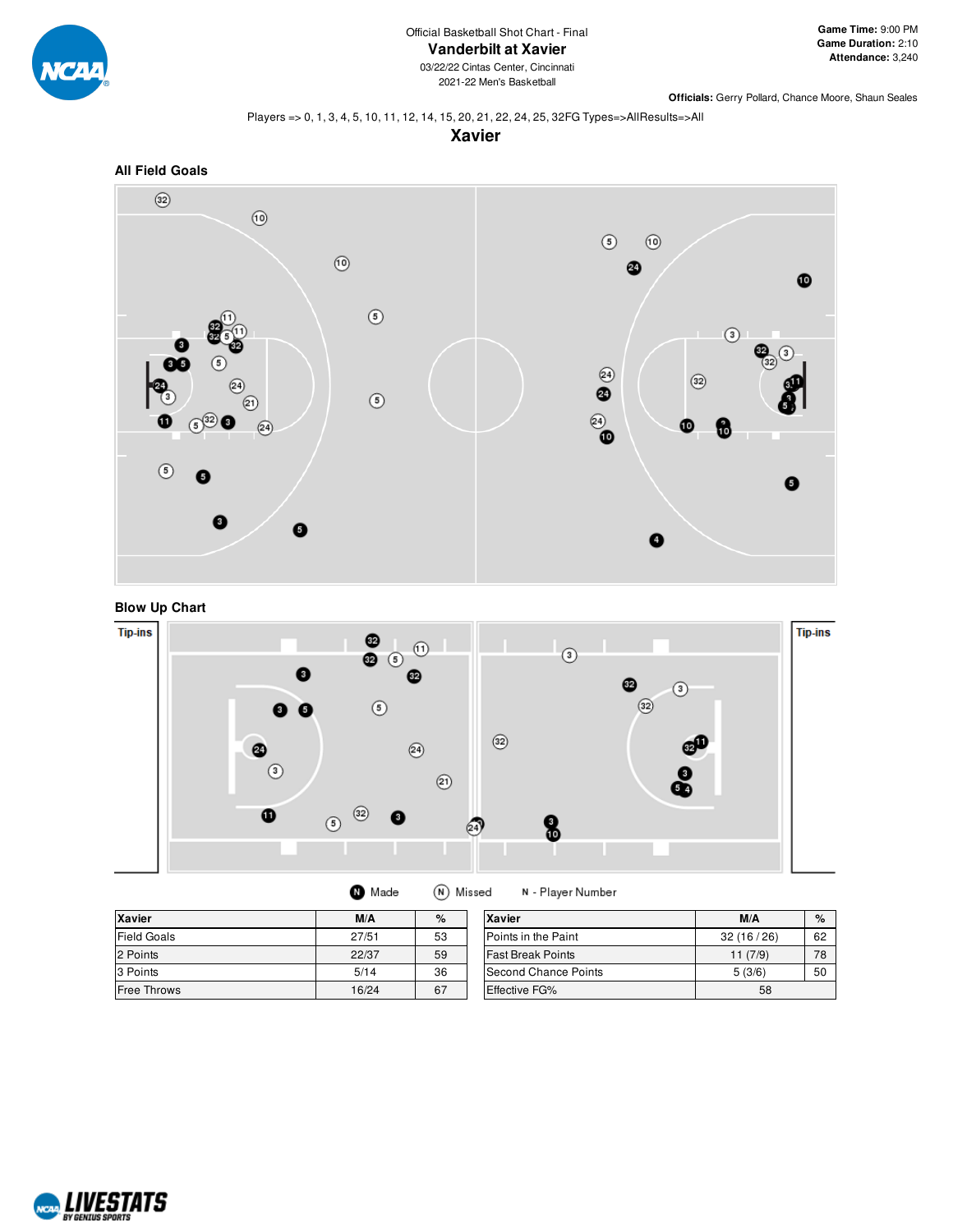

# Official Basketball Rotations Summary - Final **Vanderbilt at Xavier**

03/22/22 Cintas Center, Cincinnati 2021-22 Men's Basketball

## **Vanderbilt**

|                                                                                       | Quarter        | <b>Time</b> | Quarter        | <b>Time</b> | Time on |              | <b>Score</b>   |                |              |                |                        |            |
|---------------------------------------------------------------------------------------|----------------|-------------|----------------|-------------|---------|--------------|----------------|----------------|--------------|----------------|------------------------|------------|
| Lineup                                                                                | On             | On          | Off            | Off         | Court   | <b>Score</b> | Diff           |                |              |                | <b>Reb Sti Tov Ass</b> | <b>PPP</b> |
| 2- Pippen Jr. S/3- Chatman R/4- Wright J/10- Stute M/21- Robbins L/                   | $\mathbf{1}$   | 20:00       | $\mathbf{1}$   | 16:06       | 03:54   | $8 - 1$      | $\overline{7}$ | 6              | $\mathbf{0}$ | $\mathbf 0$    | 3                      | 1.0753     |
| 2- Pippen Jr. S/3- Chatman R/4- Wright J/10- Stute M/42- Millora-Brown<br>$\Omega$    | $\mathbf{1}$   | 16:06       | $\mathbf{1}$   | 11:47       | 04:19   | $5-9$        | $-4$           | 4              | 1            | 1              | $\mathbf{1}$           | 0.8333     |
| 0- Lawrence T/2- Pippen Jr. S/4- Wright J/21- Robbins L/23- Mann J/                   | $\mathbf{1}$   | 11:47       | $\mathbf{1}$   | 10:32       | 01:15   | $0 - 0$      | 0              | $\mathbf{1}$   | $\mathbf{1}$ | $\mathbf{1}$   | $\Omega$               | 0.0000     |
| 0- Lawrence T/2- Pippen Jr. S/5- Dezonie S/21- Robbins L/23- Mann J/                  | $\mathbf{1}$   | 10:32       | $\mathbf{1}$   | 09:44       | 00:48   | $0 - 2$      | $-2$           | $\overline{c}$ | $\mathbf 0$  | $\mathbf{1}$   | $\Omega$               | 0.0000     |
| 0- Lawrence T/3- Chatman R/4- Wright J/21- Robbins L/23- Mann J/                      | $\mathbf{1}$   | 09:44       | $\mathbf{1}$   | 07:19       | 02:25   | $4 - 6$      | $-2$           | $\overline{c}$ | $\Omega$     | $\mathbf{1}$   | $\mathbf{1}$           | 1.0000     |
| 2- Pippen Jr. S/3- Chatman R/4- Wright J/10- Stute M/21- Robbins L/                   | $\mathbf{1}$   | 07:19       | $\mathbf{1}$   | 05:36       | 01:43   | $2 - 5$      | $-3$           | $\mathbf{1}$   | $\mathbf 0$  | $\mathbf 0$    | $\Omega$               | 0.6667     |
| 2- Pippen Jr. S/3- Chatman R/4- Wright J/10- Stute M/42- Millora-Brown<br>$\Omega$    | $\mathbf{1}$   | 05:36       | $\mathbf{1}$   | 03:08       | 02:28   | $4 - 4$      | $\mathbf 0$    | 3              | $\mathbf 0$  | $\overline{2}$ | $\Omega$               | 1.0309     |
| 0- Lawrence T/2- Pippen Jr. S/3- Chatman R/10- Stute M/42- Millora-<br>Brown Q/       | $\mathbf{1}$   | 03:08       | $\overline{2}$ | 20:00       | 03:08   | $8 - 2$      | 6              | $\overline{4}$ | $\mathbf 0$  | $\mathbf{1}$   | $\overline{c}$         | 1.8018     |
| 2- Pippen Jr. S/3- Chatman R/4- Wright J/10- Stute M/21- Robbins L/                   | $\overline{2}$ | 20:00       | $\overline{2}$ | 16:44       | 03:16   | $10-9$       | $\mathbf{1}$   | $\mathbf{1}$   | $\mathbf{1}$ | $\mathbf 0$    | 3                      | 1.5823     |
| 2- Pippen Jr. S/3- Chatman R/4- Wright J/21- Robbins L/42- Millora-<br>Brown Q/       | $\mathbf{2}$   | 16:44       | $\overline{2}$ | 14:09       | 02:35   | $5 - 4$      | $\mathbf{1}$   | $\mathbf{1}$   | $\mathbf{1}$ | $\mathbf 0$    | $\mathbf{1}$           | 1.0246     |
| 0- Lawrence T/2- Pippen Jr. S/3- Chatman R/23- Mann J/42- Millora-<br>Brown Q/        | $\overline{2}$ | 14:09       | $\overline{2}$ | 11:18       | 02:51   | $3 - 7$      | $-4$           | $\mathbf{1}$   | $\mathbf 0$  | $\mathbf{1}$   | $\mathbf{1}$           | 0.7732     |
| 0- Lawrence T/2- Pippen Jr. S/4- Wright J/ 10- Stute M/ 42- Millora-Brown<br>$\Omega$ | $\overline{2}$ | 11:18       | $\overline{2}$ | 08:45       | 02:33   | $9 - 3$      | 6              | $\overline{2}$ | $\Omega$     | $\Omega$       | $\mathbf{1}$           | 2.2500     |
| 0- Lawrence T/2- Pippen Jr. S/4- Wright J/10- Stute M/21- Robbins L/                  | $\overline{2}$ | 08:45       | $\overline{2}$ | 03:00       | 05:45   | $12 - 17$    | $-5$           | 3              | $\mathbf 0$  | $\mathbf{1}$   | $\mathbf{1}$           | 1.2146     |
| 0- Lawrence T/2- Pippen Jr. S/3- Chatman R/4- Wright J/21- Robbins L/                 | 2              | 03:00       | $\overline{c}$ | 01:10       | 01:50   | $2 - 3$      | $-1$           | 3              | $\mathbf 0$  | 1              | $\Omega$               | 0.6944     |
| 0- Lawrence T/2- Pippen Jr. S/3- Chatman R/4- Wright J/42- Millora-<br>Brown Q/       | $\overline{2}$ | 01:10       | $\overline{2}$ | 00:07       | 01:03   | $0 - 2$      | $-2$           | $\Omega$       | $\mathbf{1}$ | $\mathbf 0$    | $\mathbf 0$            | 0.0000     |
| 2- Pippen Jr. S/3- Chatman R/4- Wright J/10- Stute M/42- Millora-Brown<br>$\Omega$    | $\overline{2}$ | 00:07       | $\overline{2}$ | 00:07       | 00:00   | $0 - 0$      | $\Omega$       | $\Omega$       | $\Omega$     | $\Omega$       | $\Omega$               | 0.0000     |
| 2- Pippen Jr. S/3- Chatman R/4- Wright J/21- Robbins L/42- Millora-<br>Brown Q/       | $\overline{2}$ | 00:07       | $\overline{2}$ | 00:04       | 00:02   | $0 - 0$      | $\Omega$       | $\Omega$       | $\Omega$     | $\Omega$       | $\Omega$               | 0.0000     |
| 0- Lawrence T/2- Pippen Jr. S/3- Chatman R/21- Robbins L/42- Millora-<br>Brown Q/     | $\overline{2}$ | 00:04       | $\overline{2}$ | 00:04       | 00:00   | $0 - 1$      | $-1$           | $\Omega$       | $\mathbf 0$  | $\Omega$       | $\Omega$               | 0.0000     |
| 0- Lawrence T/2- Pippen Jr. S/3- Chatman R/10- Stute M/21- Robbins L/                 | $\overline{2}$ | 00:04       | $\overline{2}$ | 00:01       | 00:03   | $0 - 0$      | $\Omega$       | $\Omega$       | $\mathbf 0$  | $\mathbf 0$    | $\Omega$               | 0.0000     |
| 0- Lawrence T/2- Pippen Jr. S/3- Chatman R/21- Robbins L/42- Millora-<br>Brown Q/     | $\mathbf{2}$   | 00:01       | $\overline{2}$ | 00:01       | 00:00   | $0-0$        | $\Omega$       | $\Omega$       | $\mathbf 0$  | $\mathbf 0$    | $\mathbf 0$            | 0.0000     |
| 2- Pippen Jr. S/3- Chatman R/10- Stute M/21- Robbins L/42- Millora-<br>Brown Q/       | $\overline{2}$ | 00:01       | $\overline{2}$ | 00:01       | 00:00   | $1 - 0$      | $\mathbf{1}$   | $\Omega$       | $\mathbf{0}$ | $\mathbf 0$    | $\Omega$               | 1.1364     |
| 0- Lawrence T/2- Pippen Jr. S/3- Chatman R/10- Stute M/21- Robbins L/                 | $\overline{2}$ | 00:01       | $\overline{2}$ | 00:00       | 00:02   | $0 - 0$      | $\Omega$       | $\Omega$       | $\mathbf 0$  | $\mathbf 0$    | $\Omega$               | 0.0000     |

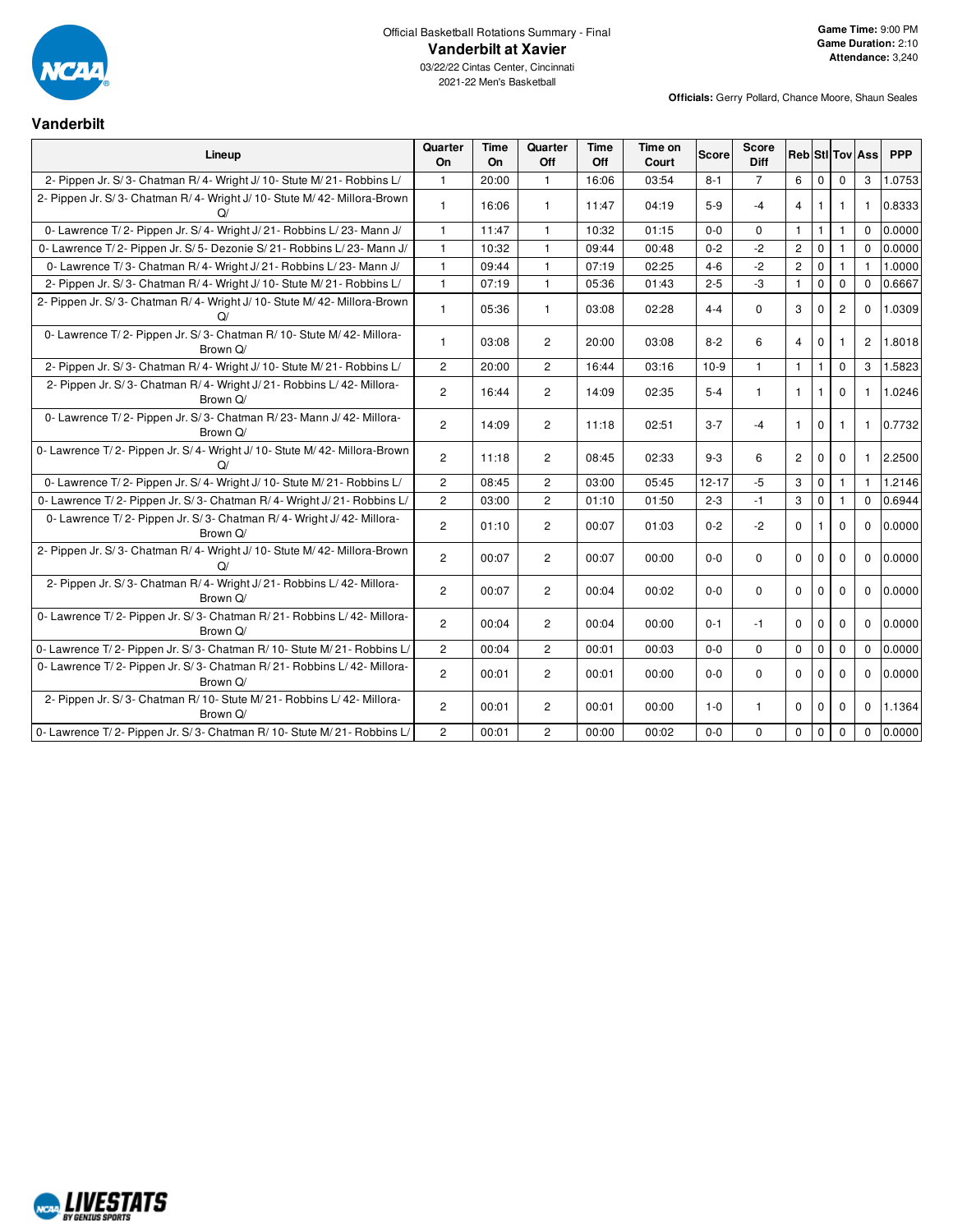

## Official Basketball Rotations Summary - Final **Vanderbilt at Xavier**

| <b>Xavier</b>                                                              |                |                   |                |                    |                  |              |                |                |              |                |                        |            |
|----------------------------------------------------------------------------|----------------|-------------------|----------------|--------------------|------------------|--------------|----------------|----------------|--------------|----------------|------------------------|------------|
| Lineup                                                                     | Quarter<br>On  | <b>Time</b><br>On | Quarter<br>Off | <b>Time</b><br>Off | Time on<br>Court | <b>Score</b> | Score<br>Diff  |                |              |                | <b>Reb StilTov Ass</b> | <b>PPP</b> |
| 3- Jones C/5- Kunkel A/10- Johnson N/11- Odom D/24- Nunge J/               | $\mathbf{1}$   | 20:00             | $\mathbf{1}$   | 11:47              | 08:13            | $10 - 13$    | -3             | 8              | $\mathbf 0$  | $\overline{c}$ | $\overline{c}$         | 0.7764     |
| 3- Jones C/5- Kunkel A/10- Johnson N/24- Nunge J/32- Freemantle<br>Z/      | $\mathbf{1}$   | 11:47             | $\mathbf{1}$   | 10:32              | 01:15            | $0-0$        | $\mathbf 0$    | $\overline{2}$ | $\mathbf{0}$ | $\mathbf{1}$   | $\mathbf{0}$           | 0.0000     |
| 3- Jones C/4- Edwards C/5- Kunkel A/10- Johnson N/32- Freemantle<br>Z/     | $\mathbf{1}$   | 10:32             | $\mathbf{1}$   | 09:46              | 00:46            | $2 - 0$      | $\overline{2}$ | $\Omega$       | $\mathbf 0$  | $\mathbf 0$    | $\Omega$               | 2.0000     |
| 4- Edwards C/5- Kunkel A/10- Johnson N/11- Odom D/32-<br>Freemantle Z/     | $\mathbf{1}$   | 09:46             | $\mathbf{1}$   | 08:53              | 00:53            | $3 - 2$      | $\mathbf{1}$   | $\mathbf 0$    | 1            | $\mathbf 0$    | 1                      | 2.0833     |
| 5- Kunkel A/11- Odom D/21- Hunter J/22- Miles D/32- Freemantle Z/          | $\mathbf{1}$   | 08:53             | $\mathbf{1}$   | 07:19              | 01:34            | $3 - 2$      | $\mathbf{1}$   | $\overline{2}$ | $\mathbf 0$  | $\mathbf 0$    | $\Omega$               | 1.2295     |
| 3- Jones C/ 10- Johnson N/ 21- Hunter J/ 22- Miles D/ 32- Freemantle<br>7/ | $\mathbf{1}$   | 07:19             | $\mathbf{1}$   | 04:00              | 03:19            | $7 - 5$      | $\overline{2}$ | 3              | 1            | $\mathbf 0$    | $\mathbf{1}$           | 1.2868     |
| 3- Jones C/5- Kunkel A/10- Johnson N/11- Odom D/32- Freemantle<br>7/       | $\mathbf{1}$   | 04:00             | $\mathbf{1}$   | 03:08              | 00:52            | $2 - 1$      | $\mathbf{1}$   | $\Omega$       | 1            | $\mathbf 0$    | $\mathbf{1}$           | 1.0000     |
| 3- Jones C/5- Kunkel A/10- Johnson N/11- Odom D/24- Nunge J/               | $\mathbf{1}$   | 03:08             | $\overline{2}$ | 18:47              | 04:21            | $4 - 13$     | -9             | $\mathbf{1}$   | $\mathbf 0$  | $\mathbf{1}$   | $\Omega$               | 0.6211     |
| 3- Jones C/5- Kunkel A/11- Odom D/24- Nunge J/32- Freemantle Z/            | $\overline{2}$ | 18:47             | $\overline{2}$ | 14:09              | 04:38            | $11 - 10$    | $\mathbf{1}$   | 6              | $\Omega$     | $\overline{2}$ | $\overline{c}$         | 1.3221     |
| 3- Jones C/4- Edwards C/5- Kunkel A/21- Hunter J/32- Freemantle Z/         | $\overline{2}$ | 14:09             | $\overline{2}$ | 12:10              | 01:59            | $5-3$        | $\overline{c}$ | $\mathbf 0$    | $\mathbf{1}$ | $\mathbf{1}$   | $\mathbf{1}$           | 1.5060     |
| 3- Jones C/4- Edwards C/10- Johnson N/21- Hunter J/32- Freemantle<br>Z/    | $\overline{2}$ | 12:10             | $\overline{2}$ | 11:18              | 00:52            | $2 - 0$      | $\overline{2}$ | $\mathbf{1}$   | $\mathbf 0$  | $\Omega$       | $\mathbf{1}$           | 2.0000     |
| 3- Jones C/ 10- Johnson N/ 11- Odom D/ 24- Nunge J/ 32- Freemantle<br>7/   | $\overline{c}$ | 11:18             | $\overline{2}$ | 08:45              | 02:33            | $3-9$        | $-6$           | $\Omega$       | $\Omega$     | $\Omega$       | $\mathbf{1}$           | 1.0000     |
| 5- Kunkel A/10- Johnson N/11- Odom D/24- Nunge J/32- Freemantle<br>Z/      | $\overline{c}$ | 08:45             | 2              | 06:05              | 02:40            | $5-7$        | $-2$           | $\Omega$       | $\Omega$     | 1              | $\mathbf{1}$           | 1.2500     |
| 3- Jones C/5- Kunkel A/10- Johnson N/11- Odom D/32- Freemantle<br>7/       | $\overline{2}$ | 06:05             | $\overline{2}$ | 04:30              | 01:35            | $8 - 3$      | 5              | 3              | $\mathbf 0$  | $\mathbf 0$    | $\mathbf{1}$           | 1.9608     |
| 3- Jones C/5- Kunkel A/10- Johnson N/11- Odom D/24- Nunge J/               | $\overline{c}$ | 04:30             | $\overline{2}$ | 02:37              | 01:53            | $4 - 2$      | $\overline{c}$ | $\mathbf{1}$   | $\mathbf 0$  | $\mathbf 0$    | $\overline{2}$         | 1.1628     |
| 3- Jones C/5- Kunkel A/10- Johnson N/24- Nunge J/32- Freemantle<br>Ζl      | $\overline{2}$ | 02:37             | $\overline{2}$ | 00:07              | 02:30            | $5 - 2$      | 3              | $\mathbf{2}$   | 1            | $\mathbf{1}$   | $\Omega$               | 1.2887     |
| 3- Jones C/ 10- Johnson N/ 11- Odom D/ 24- Nunge J/ 32- Freemantle<br>7/   | $\overline{2}$ | 00:07             | $\overline{2}$ | 00:04              | 00:02            | $1-0$        | $\mathbf{1}$   | $\mathbf{1}$   | $\mathbf 0$  | $\mathbf 0$    | $\Omega$               | 1.1364     |
| 5- Kunkel A/ 10- Johnson N/ 11- Odom D/ 24- Nunge J/ 32- Freemantle<br>7/  | $\overline{2}$ | 00:04             | $\overline{2}$ | 00:01              | 00:03            | $0-0$        | $\mathbf{0}$   | $\mathbf 0$    | $\mathbf 0$  | $\mathbf 0$    | $\mathbf{0}$           | 0.0000     |
| 3- Jones C/10- Johnson N/11- Odom D/24- Nunge J/32- Freemantle<br>Z/       | $\overline{c}$ | 00:01             | $\mathbf{2}$   | 00:01              | 00:00            | $0 - 1$      | $-1$           | $\mathbf 0$    | $\mathbf 0$  | $\mathbf 0$    | $\mathbf 0$            | 0.0000     |
| 3- Jones C/4- Edwards C/11- Odom D/24- Nunge J/32- Freemantle Z/           | $\overline{2}$ | 00:01             | $\overline{2}$ | 00:01              | 00:00            | $0-0$        | $\Omega$       | $\mathbf{1}$   | $\mathbf 0$  | $\mathbf 0$    | $\Omega$               | 0.0000     |
| 3- Jones C/5- Kunkel A/10- Johnson N/11- Odom D/24- Nunge J/               | $\overline{2}$ | 00:01             | $\overline{2}$ | 00:00              | 00:02            | $0 - 0$      | $\Omega$       | $\Omega$       | $\Omega$     |                | $\Omega$               | 0.0000     |

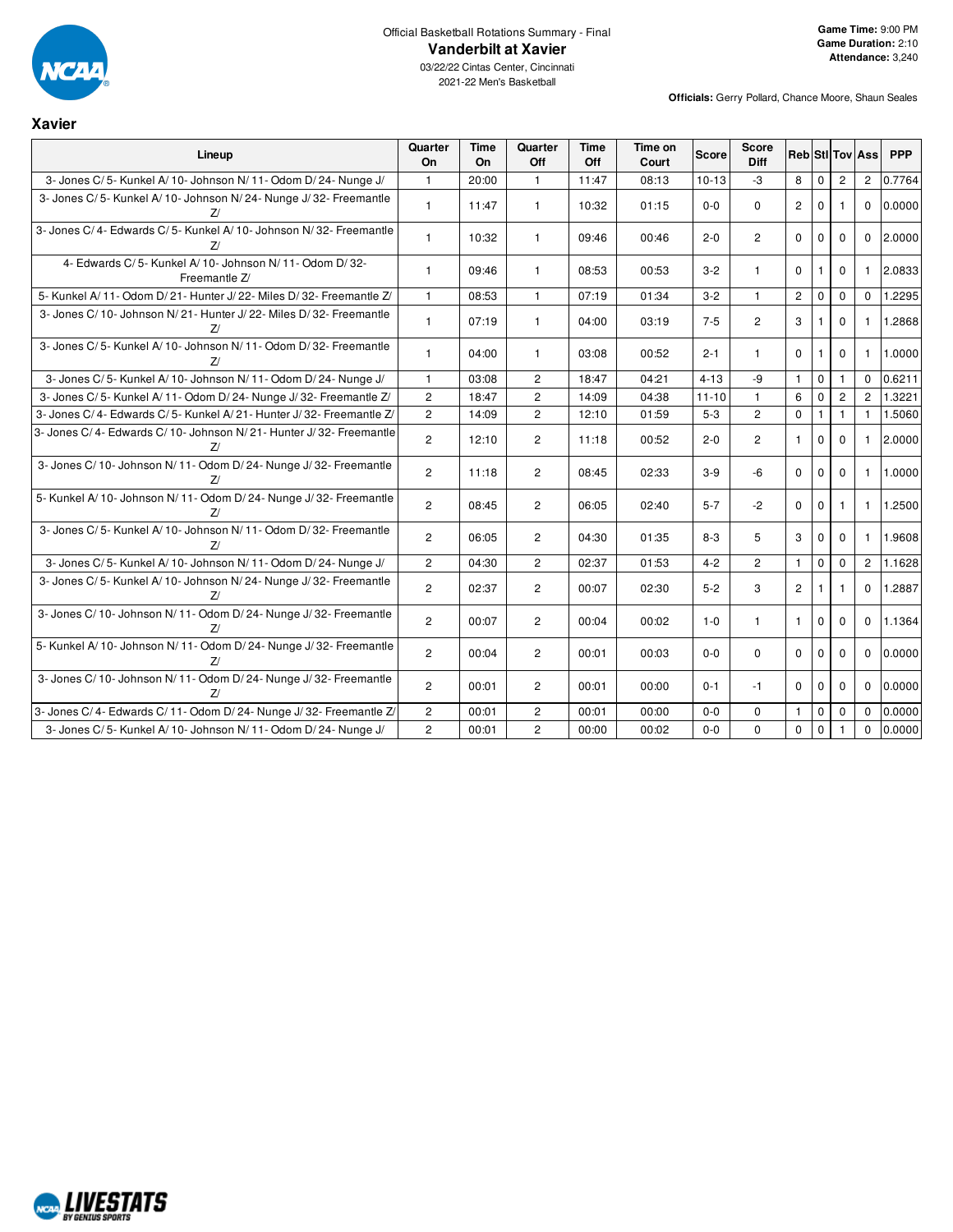

03/22/22 Cintas Center, Cincinnati 2021-22 Men's Basketball

| <b>Vanderbilt</b>                                                             |       |              |                   |          |                |             |              |          |            |
|-------------------------------------------------------------------------------|-------|--------------|-------------------|----------|----------------|-------------|--------------|----------|------------|
| Lineup                                                                        | Time  | <b>Score</b> | <b>Score Diff</b> | Pts/Min  | Reb            |             | Sti   Tov    | Ass      | <b>PPP</b> |
| 2- Pippen Jr. S/3- Chatman R/4- Wright J/10- Stute M/21- Robbins L/           | 08:53 | $20 - 15$    | 5                 | 2.2514   | 8              |             | 0            | 6        | 1.1933     |
| 2- Pippen Jr. S/3- Chatman R/4- Wright J/10- Stute M/42- Millora-Brown Q/     | 06:47 | $9 - 13$     | $-4$              | 1.3268   |                |             | 3            |          | 0.9109     |
| 0- Lawrence T/2- Pippen Jr. S/4- Wright J/10- Stute M/21- Robbins L/          | 05:45 | $12 - 17$    | $-5$              | 2.0870   | 3              | $\Omega$    |              |          | 1.2146     |
| 0- Lawrence T/2- Pippen Jr. S/3- Chatman R/10- Stute M/42- Millora-Brown Q/   | 03:08 | $8 - 2$      | 6                 | 2.5532   | 4              | $\Omega$    |              | 2        | 1.8018     |
| 0- Lawrence T/2- Pippen Jr. S/3- Chatman R/23- Mann J/42- Millora-Brown Q/    | 02:51 | $3 - 7$      | $-4$              | 1.0526   |                | $\mathbf 0$ |              |          | 0.7732     |
| 2- Pippen Jr. S/3- Chatman R/4- Wright J/21- Robbins L/42- Millora-Brown Q/   | 02:37 | $5 - 4$      |                   | 1.9108   |                |             | $\Omega$     |          | 0.9398     |
| 0- Lawrence T/2- Pippen Jr. S/4- Wright J/10- Stute M/42- Millora-Brown Q/    | 02:33 | $9 - 3$      | 6                 | 3.5294   | $\overline{2}$ | $\Omega$    | <sup>0</sup> |          | 2.2500     |
| 0- Lawrence T/3- Chatman R/4- Wright J/21- Robbins L/23- Mann J/              | 02:25 | $4 - 6$      | $-2$              | 1.6552   | $\overline{2}$ | $\Omega$    |              |          | 1.0000     |
| 0- Lawrence T/2- Pippen Jr. S/3- Chatman R/4- Wright J/21- Robbins L/         | 01:50 | $2 - 3$      | $-1$              | .0909    | 3              | $\Omega$    |              | $\Omega$ | 0.6944     |
| 0- Lawrence T/2- Pippen Jr. S/4- Wright J/21- Robbins L/23- Mann J/           | 01:15 | $0-0$        | $\Omega$          | 0.0000   |                |             |              | $\Omega$ | 0.0000     |
| 0- Lawrence T/2- Pippen Jr. S/3- Chatman R/4- Wright J/42- Millora-Brown Q/   | 01:03 | $0 - 2$      | $-2$              | 0.0000   | 0              |             | $\Omega$     | 0        | 0.0000     |
| 0- Lawrence T/2- Pippen Jr. S/5- Dezonie S/21- Robbins L/23- Mann J/          | 00:48 | $0 - 2$      | $-2$              | 0.0000   | $\overline{2}$ | $\Omega$    |              | $\Omega$ | 0.0000     |
| 0- Lawrence T/2- Pippen Jr. S/3- Chatman R/10- Stute M/21- Robbins L/         | 00:05 | $0 - 0$      | $\Omega$          | 0.0000   | $\Omega$       | $\Omega$    | $\Omega$     | $\Omega$ | 0.0000     |
| 0- Lawrence T/2- Pippen Jr. S/3- Chatman R/21- Robbins L/42- Millora-Brown Q/ | 00:00 | $0 - 1$      | -1                | NaN      | 0              | $\Omega$    | $\Omega$     | $\Omega$ | 0.0000     |
| 2- Pippen Jr. S/3- Chatman R/10- Stute M/21- Robbins L/42- Millora-Brown Q/   | 00:00 | $1 - 0$      |                   | $\infty$ | 0              | 0           | 0            |          | 1.1364     |